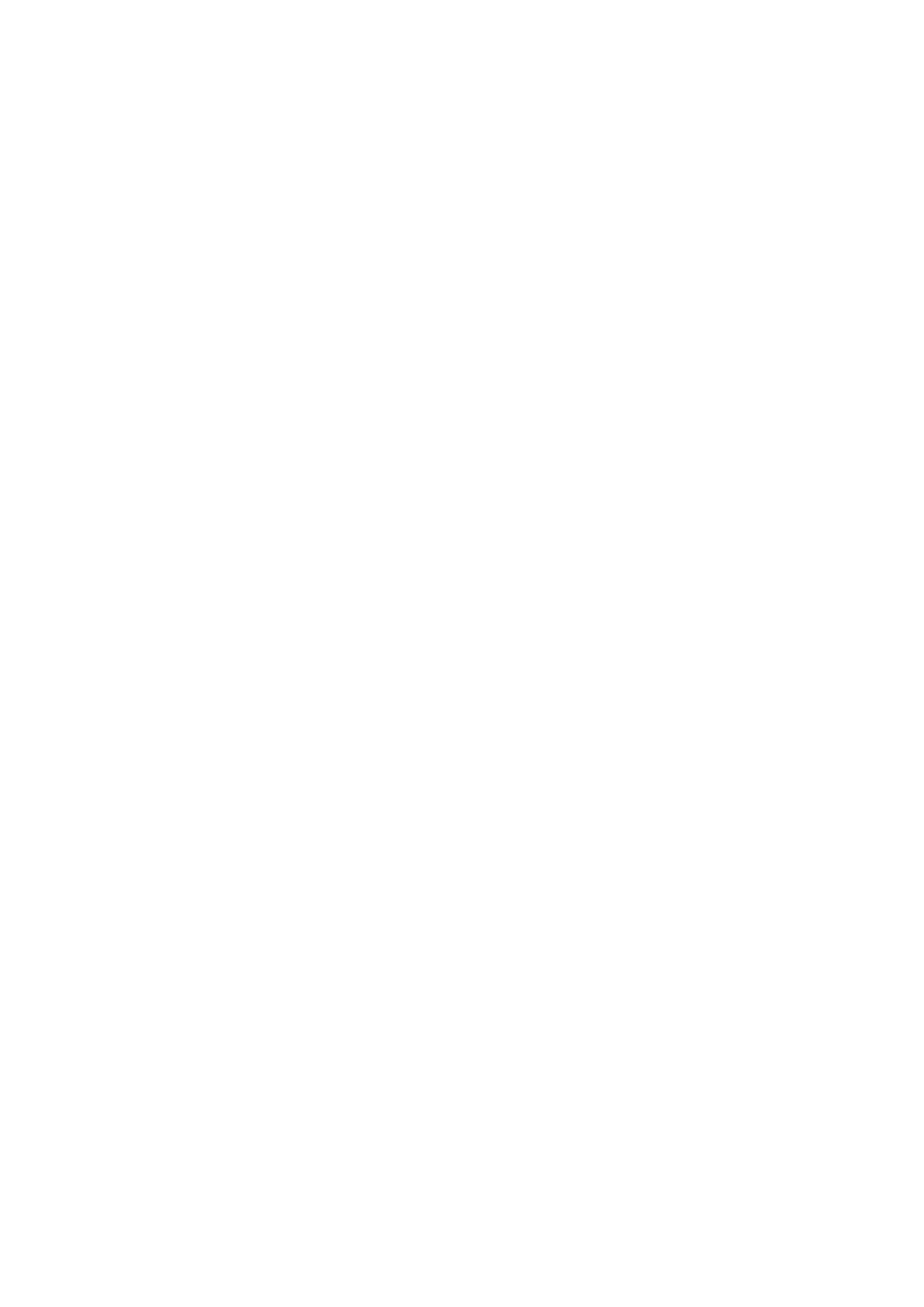# **LOCAL GOVERNMENT ACT 1995**

# TOWN OF CAMBRIDGE

# **LOCAL GOVERNMENT AND PUBLIC PROPERTY LOCAL LAW 2017**

#### **CONTENTS**

#### **PART 1—PRELIMINARY**

1.1 Title

1.2 Commencement

1.3 Purpose and Effect

1.4 Repeal

1.5 Application

1.6 Definitions

1.7 Interpretation

#### **PART 2—DETERMINATIONS IN RESPECT OF LOCAL GOVERNMENT PROPERTY AND BUILDINGS**

#### *Division 1—Determinations*

- 2.1 Determinations as to use of local government property and buildings
- 2.2 Procedure for making a determination
- 2.3 Discretion to erect sign
- 2.4 Determination to be complied with

2.5 Register of determinations

2.6 Amendment or revocation of a determination

#### *Division 2—Activities which may be pursued or prohibited under a determination*

- 2.7 Activities which may be pursued on specified local government property and buildings
- 2.8 Activities which may be prohibited on specified local government property and buildings

#### *Division 3—Transitional*

2.9 Signs taken to be determinations

# **PART 3—PERMITS**

#### *Division 1—Preliminary*

3.1 Application of Part

#### *Division 2—Applying for a permit*

- 3.2 Application for permit
- 3.3 Decision on application for permit

#### *Division 3—Conditions*

- 3.4 Conditions which may be imposed on a permit
- 3.5 Imposing conditions under a policy
- 3.6 Compliance with and variation of conditions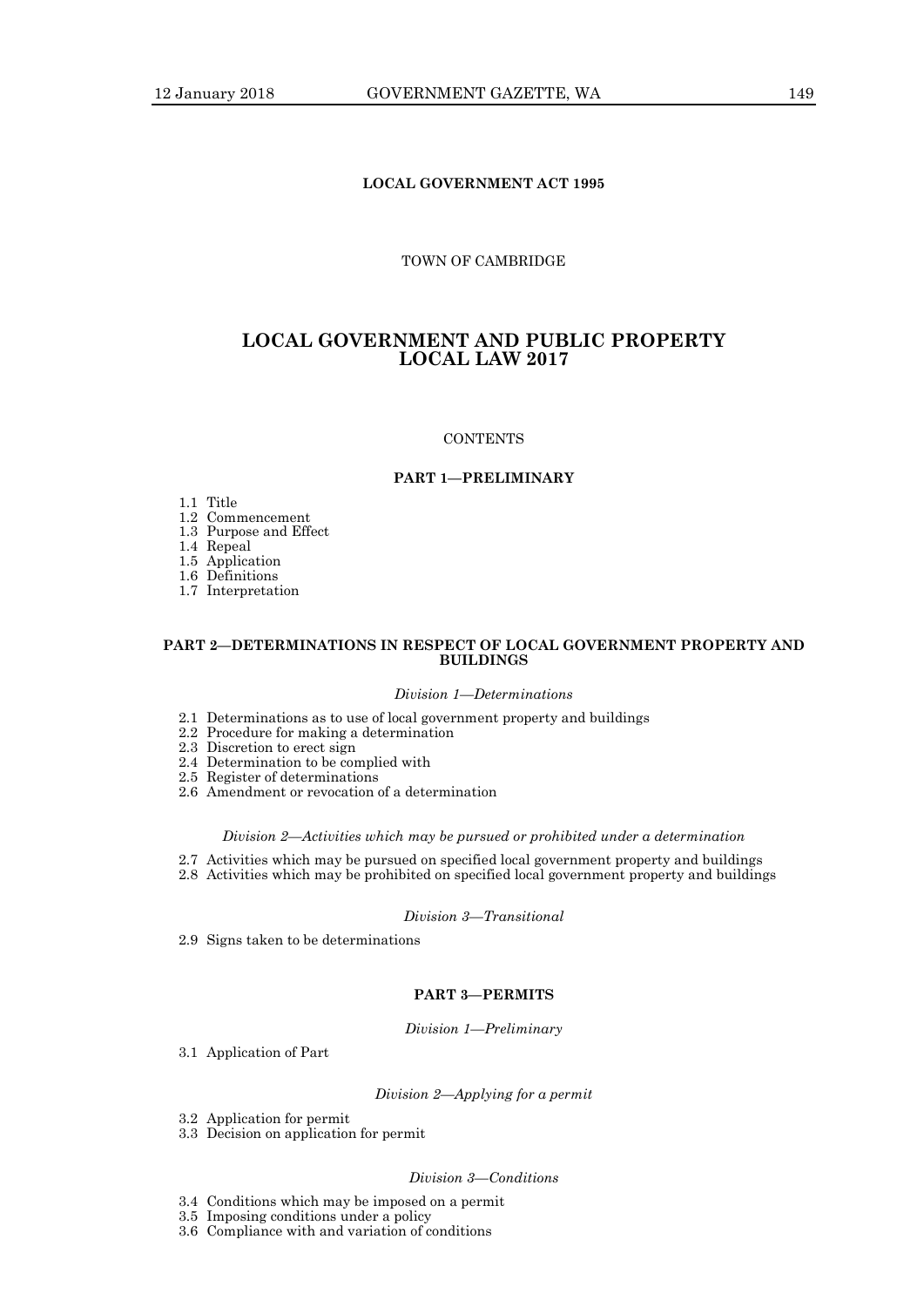*Division 4—General*

- 3.7 Duration of permit
- 3.8 Renewal of permit
- 3.9 Transfer of permit
- 3.10 Production of permit
- 3.11 Cancellation of permit

# *Division 5—When a permit is required*

- 3.12 Activities needing a permit
- 3.13 Permit required to camp outside a facility
- 3.14 Permit required for possession and consumption of liquor

#### *Division 6—Responsibilities of permit holder*

3.15 Responsibilities of permit holder

#### **PART 4—BEHAVIOUR ON LOCAL GOVERNMENT PROPERTY AND BUILDINGS**

*Division 1—Behaviour on and interference with local government property and buildings*

- 4.1 Personal behaviour
- 4.2 Only specified gender to use entry of toilet block or change room
- 4.3 Decency and adequate clothing
- 4.4 Behaviour detrimental to property
- 4.5 Taking or injuring any fauna
- 4.6 Removal or cultivation of flora
- 4.7 Intoxicated persons not to enter local government property or buildings
- 4.8 No prohibited drugs

*Division 2—Signs*

4.9 Signs

# **PART 5—MATTERS RELATING TO PARTICULAR LOCAL GOVERNMENT PROPERTY**

#### *Division 1—Community facilities*

- 5.1 Interpretation
- 5.2 Direction of manager or Authorised Person to be observed
- 5.3 Responsibilities of users of a community facility

#### *Division 2—Beaches, Dunes and Groynes*

- 5.4 Interpretation
- 5.5 Sand dune protection
- 5.6 Boat launching
- 5.7 Powers and activities of Authorised Persons and surf life saving members
- 5.8 Identification of life saving patrol
- 5.9 Compliance with signs and directions
- 5.10 Fishing
- 5.11 Surfboards and boats

#### *Division 3—Fenced or closed property*

5.12 No entry to fenced or closed local government property

#### *Division 4—Golf course*

- 5.13 Interpretation
- 5.14 Observance of ordinary and special conditions of play
- 5.15 Controller's approval required
- 5.16 Direction of controller or Authorised Person to be observed
- 5.17 Inspection of authorisation
- 5.18 Use of vehicles and equipment

#### *Division 5—Awnings, Verandahs and Balconies over Local Government Property*

- 5.19 Interpretation
- 5.20 Approval to erect or maintain
- 5.21 Projection over local government property
- 5.22 Height above local government property
- 5.23 Maintenance and public safety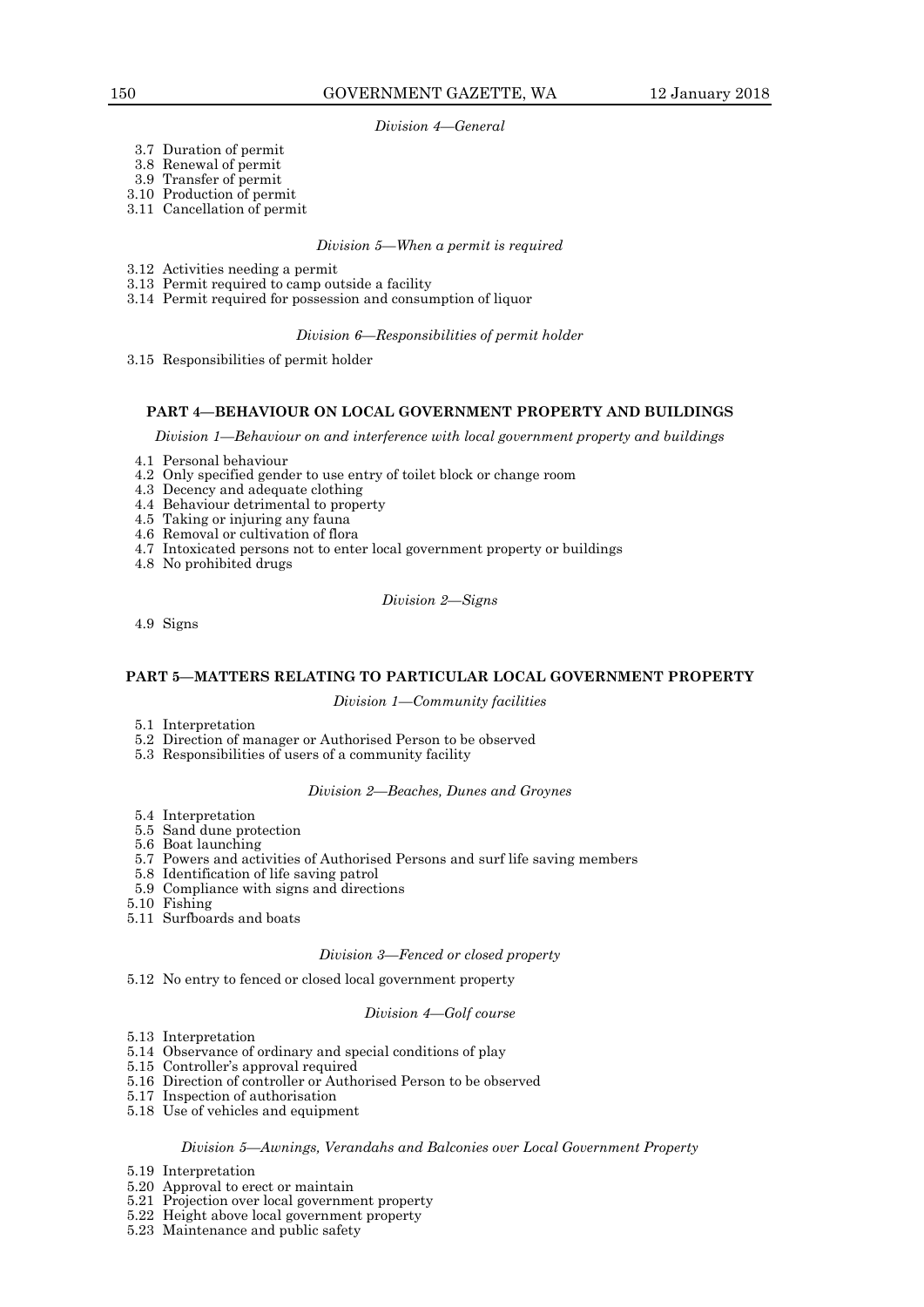#### **PART 6—FEES FOR ENTRY ON TO LOCAL GOVERNMENT PROPERTY AND BUILDINGS**

- 6.1 Payment of applicable fees
- 6.2 No unauthorised entry to function
- 6.3 Determination of fees and charges

# **PART 7—OBSTRUCTING VEHICLES AND SHOPPING TROLLEYS**

- 7.1 Interpretation
- 7.2 Leaving vehicle in public place or on local government property
- 7.3 Name of owner of shopping trolley
- 7.4 Shopping trolleys in public places
- 7.5 Shopping trolley to be removed by owner
- 7.6 Impounding of shopping trolley

### **PART 8—SECURE SUM**

- 8.1 Security for restoration and reinstatement
- 8.2 Use by local government of secure sum

#### **PART 9—WORKS IN THOROUGHFARES**

*Division 1—General*

9.1 Works in public property

#### *Division 2—Verges*

- 9.2 Verge treatment
- 9.3 Permissible verge treatments
- 9.4 Obligations of owners or occupiers for verge treatments
- 9.5 Enforcement
- 9.6 Power to carry out public works on a verge

#### *Division 3—Transitional*

9.7 Transitional provision

### *Division 4—Vehicle crossings*

- 9.8 Vehicle crossing treatment
- 9.9 Vehicle crossings
- 9.10 Contribution towards construction of a vehicle crossing
- 9.11 Temporary vehicle crossings
- 9.12 Removal of redundant vehicle crossings

#### *Division 5 Protection of footpaths, verges and street trees*

- 9.13 Footpath and verge protection
- 9.14 Street tree protection

#### **PART 10—ACTIVITIES IN LOCAL GOVERNMENT AND PUBLIC PLACES**

10.1 General prohibitions

# **PART 11—NOTICES**

#### *Division 1—Notices*

- 11.1 Notice to redirect or repair sprinkler
- 11.2 Plants encroaching over a footpath, thoroughfare or local government property
- 11.3 Notice to repair damage to thoroughfare
- 11.4 Notice to remove thing unlawfully placed on thoroughfare
- 11.5 Failing to comply with a notice

#### *Division 2—Right of Appeal and Review*

11.6 Application of Division 1, Part 9 of the Act

#### **PART 12—MISCELLANEOUS**

- 12.1 Persons may be directed to leave local government property or building
- 12.2 Disposal of lost property
- 12.3 Impounding of goods and recovery of expenses
- 12.4 Liability for damage to local government property or building
- 12.5 Public liability insurance and indemnity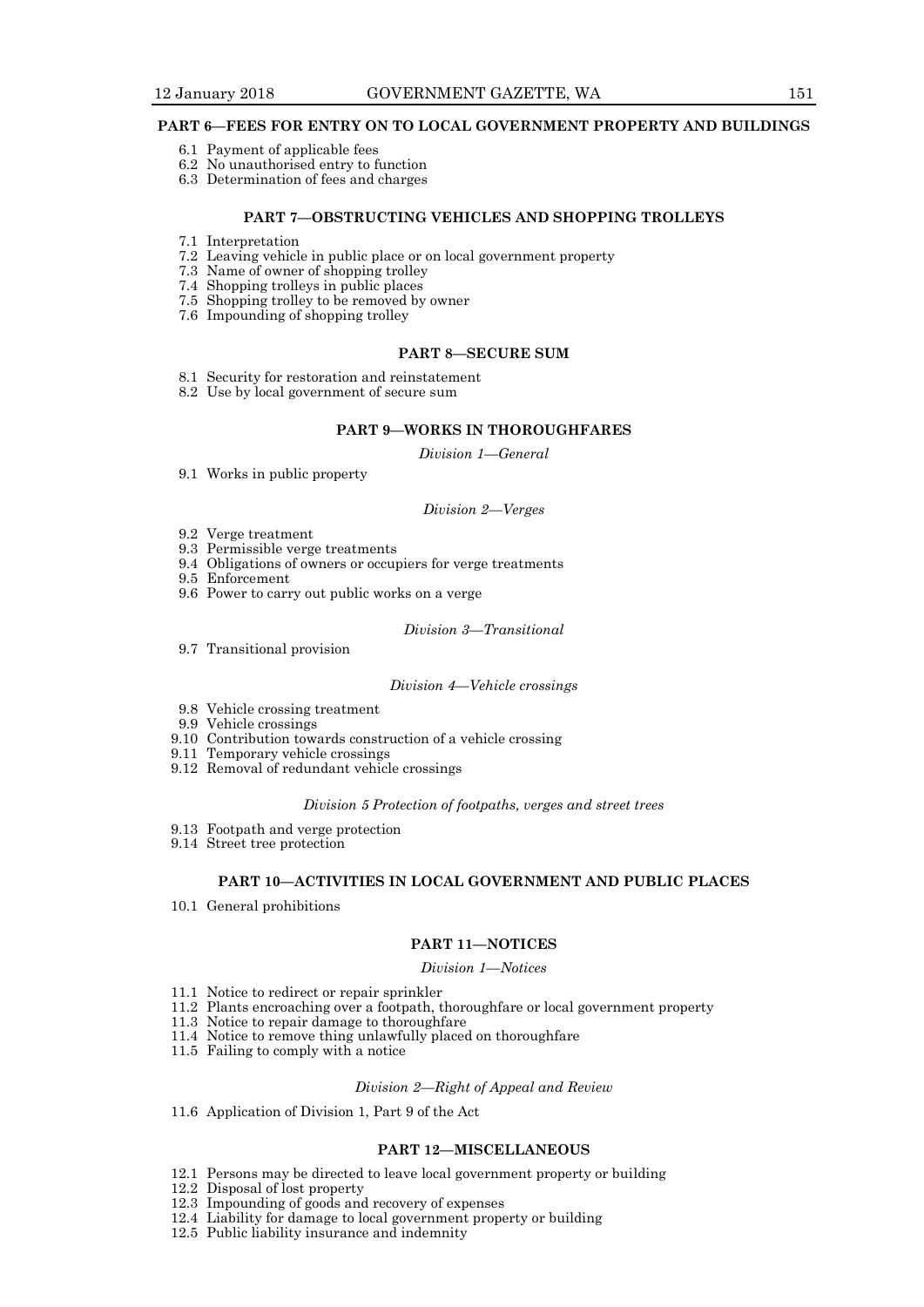# **PART 13—ENFORCEMENT**

*Division 1—Notices given under this local law*

- 13.1 Offence to fail to comply with notice
- 13.2 Local government may undertake requirements of notice

*Division 2—Offences and penalties*

- 13.3 Offences and penalties
- 13.4 Modified penalties
- 13.5 Form of Notices

*Division 3—Evidence in legal proceedings*

13.6 Evidence of a determination

# **SCHEDULE 1—PRESCRIBED OFFENCES**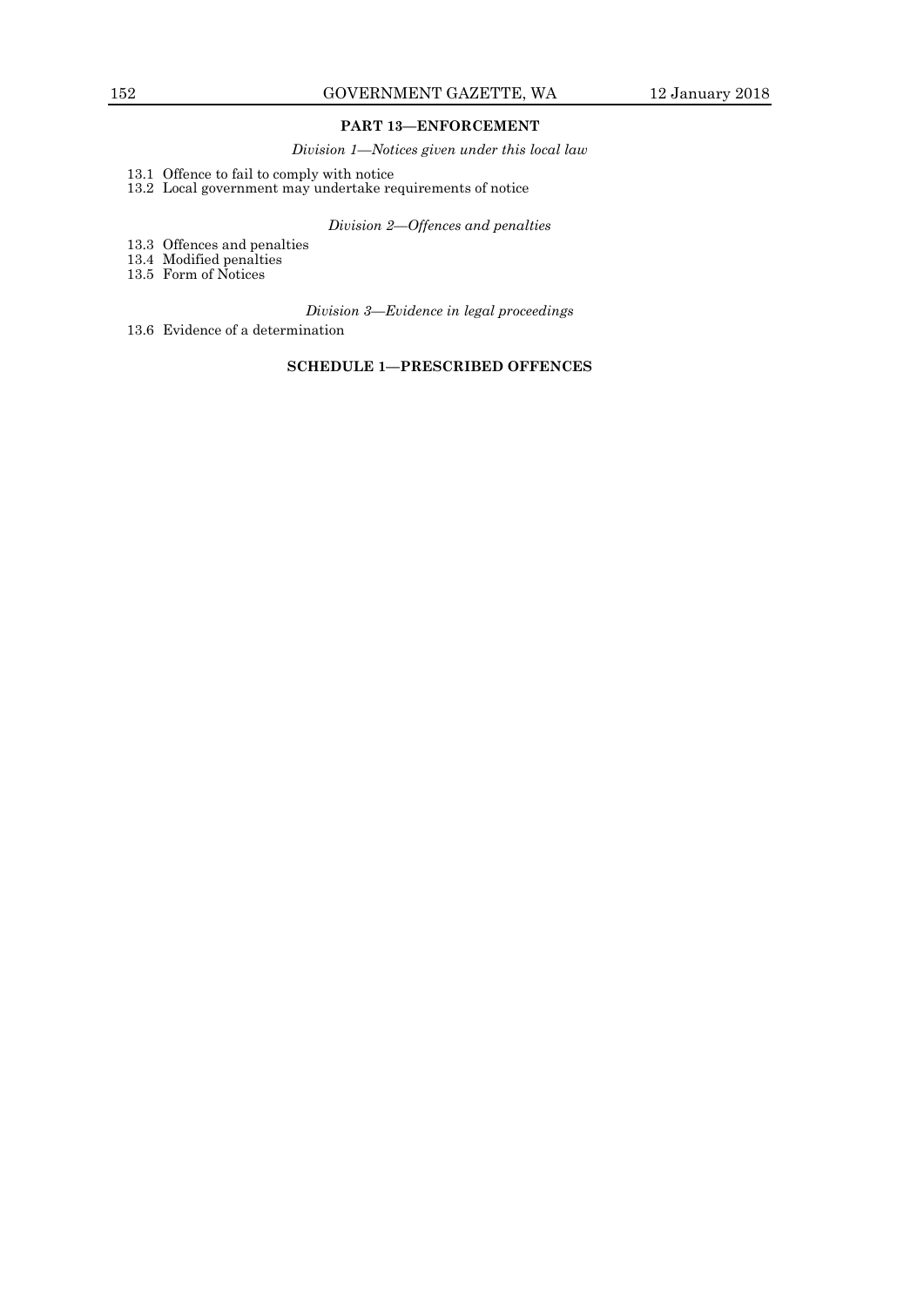# **LOCAL GOVERNMENT ACT 1995**

### TOWN OF CAMBRIDGE

# **LOCAL GOVERNMENT AND PUBLIC PROPERTY LOCAL LAW 2017**

Under the powers conferred by the *Local Government Act 1995* and all other powers enabling it, the Council of the Town of Cambridge resolved on 19 December 2017 to make the following local law.

# **PART 1—PRELIMINARY**

#### **1.1 Title**

This is the *Town of Cambridge Local Government and Public Property Local Law 2017*.

#### **1.2 Commencement**

This local law comes into operation 14 days after the date of publication in the *Government Gazette*.

#### **1.3 Purpose and Effect**

(1) The purpose of this local law is to provide for the regulation, control and management of activities and facilities on local government and public property within the district.

(2) The effect of this local law is to establish the requirements with which any persons using or being on local government and public property within the district must comply.

#### **1.4 Repeal**

(1) The *Town of Cambridge Local Government and Public Property Local Law* published in the *Government Gazette* on 22 March 2002 and all amendments thereto are hereby repealed on the day this local law comes into operation.

(2) Where a policy was made or adopted by the local government under, or in relation to, a local law repealed by this local law, then the policy is to be taken to no longer have any effect on and from the commencement day.

(3) The Council may resolve that notwithstanding subclause (2), specified policies continue, or are to be taken to have continued, to have effect on and from the commencement day.

#### **1.5 Application**

- (1) This local law applies—
	- (a) throughout the district; and
	- (b) to the area bounded by the low water mark of the Indian Ocean and extending for a distance of 200m seawards from its western boundary of the district.
- (2) Notwithstanding anything to the contrary in this local law, the local government may—
	- (a) hire local government property to any person; or
	- (b) enter into an agreement with any person regarding the use of any local government property.

# **1.6 Definitions**

(1) In this local law unless the context requires otherwise—

*Act* means the *Local Government Act 1995*;

- *adjacent owner* means the owner of any property or lot adjoining a street verge which is subject to a verge treatment;
- *aircraft* means any machine or device, with or without an engine, capable of flight and incudes an aeroplane, helicopter, airship, glider, helicopter, gyroplane or balloon;
- *applicant* means a person who applies for a permit;
- *application* means an application for a permit or a licence;
- *appointed place* means a place or piece of land appointed by the local government or CEO where anything confiscated or impounded under the provisions of this local law, may be held in custody;
- *article,* in respect to lost property, includes money;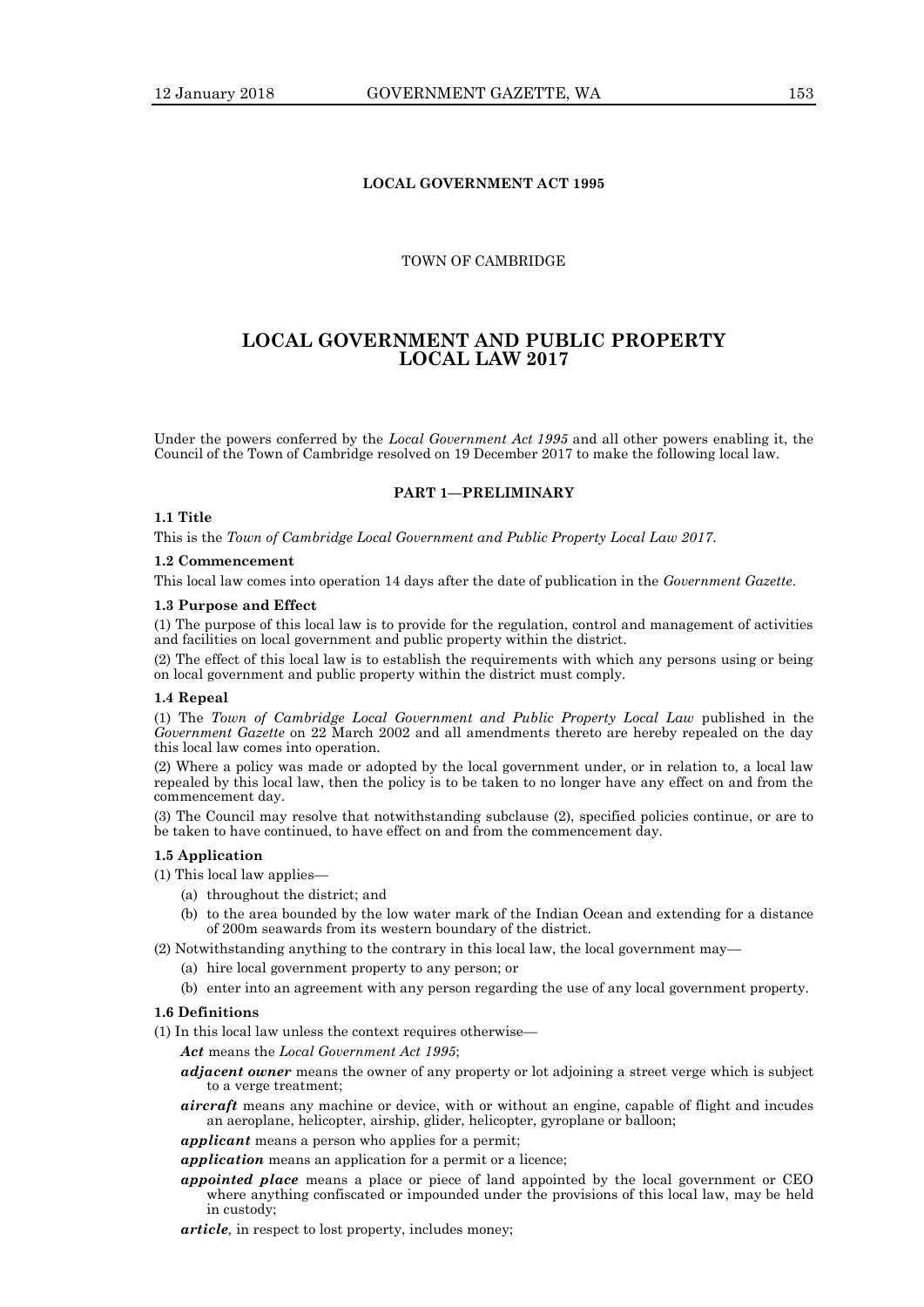- *artificial grass* is a material comprising of synthetic fibres made to look like natural grass or lawn;
- *Authorised Person* means a person appointed by the local government under section 9.10 of the Act to perform any of the functions of an Authorised Person under this local law and any member of the Western Australian Police;
- **bathing** means the act of entering the sea, a swimming pool, or other water body, to swim or use a bathing appliance and includes the act of emerging therefrom;
- **bathing appliance** means any device, toy or equipment used to or assist a person in swimming or moving in or across the water, and includes an inflatable toy or similar device;

*bicycle* has the meaning given to it by the *Road Traffic Code 2000*;

- *boat* means any structure or vessel, including personal water craft, whether motorised or not and made or used to travel or float on water or travel under water;
- *building* means any roofed structure enclosing space and intended for use as shelter (for people, animals or property) or for recreational, commercial or industrial purposes and includes any part of a building;
- *bulk rubbish container* means a bin or container designed or used for holding a substantial quantity of rubbish and which is unlikely to be lifted without mechanical assistance, but does not include a bin or container used in connection with the local government's regular domestic rubbish collection service;
- *carer* means a person who provides care and support to a family member, friend or other person who has a disability, mental or physical illness, chronic condition, terminal illness or who is frail aged;

*carriageway* has the meaning given to it by the *Road Traffic Code 2000*;

*CEO* means the Chief Executive Officer of the Town of Cambridge or the Officer who, for the time being, is acting in that capacity;

*commencement day* means the day on which this local law comes into operation;

*community facility* means a facility owned or under the care, control or management of the local government for the benefit of the public, such as a hall, public swimming pool, library, recreation centre, child care centre, infant welfare centre, aged persons centre and the like;

*Council* means the Council of the Town of Cambridge;

*crossing* means a crossing giving access from a public thoroughfare to—

- (a) private land; or
- (b) a private thoroughfare serving private land;
- *date of publication* means, where local public notice is required to be given of a matter under this local law, the date on which notice of the matter is published in a newspaper circulating generally throughout the district;
- *decency* means the wearing of proper and adequate clothing for the occasion, so as to prevent indecent exposure;
- *determination* means a determination made under clause 2.1;

*district* means the district of the Town of Cambridge;

- *drip line* in relation to a street tree means the area of land under the perimeter of a street tree canopy;
- *fence* means any artificially created barrier whether temporary or permanent including post and rails, chain, metal, wire or pipe;
- *fireworks* means a device such as a catherine wheel, a roman candle, a rocket or the like, in which combustible materials are ignited and produce coloured smoke, flames, and sometimes an explosion or bang;
- *fireworks display* means a show of a number of fireworks, on occasion set off over a pre-arranged period, for the purpose of providing enjoyment or entertainment to those persons able to view them;

*footpath* has the meaning given to it by the *Road Traffic Code 2000*;

- *function* means an event or activity characterised by all or any of the following—
	- (a) formal organisation and preparation;
	- (b) its occurrence is generally advertised or notified in writing to particular persons;
	- (c) organisation by or on behalf of a club;
	- (d) payment of a fee to attend it; and
	- (e) systematic recurrence in relation to the day, time and place;

**garden** means any part of a street or thoroughfare planted, developed or treated, otherwise than as a lawn, with one or more plants;

*intersection* has the meaning given to it by the *Road Traffic Code 2000*;

*kerb* means any structure, mark, marking or device to delineate the edge of a carriageway;

*lawn* means any part of a thoroughfare which is planted only with grass, or with a similar plant, but will include any other plant provided that it has been planted by the local government;

*liquor* has the same meaning as is given to it in the *Liquor Control Act 1988*;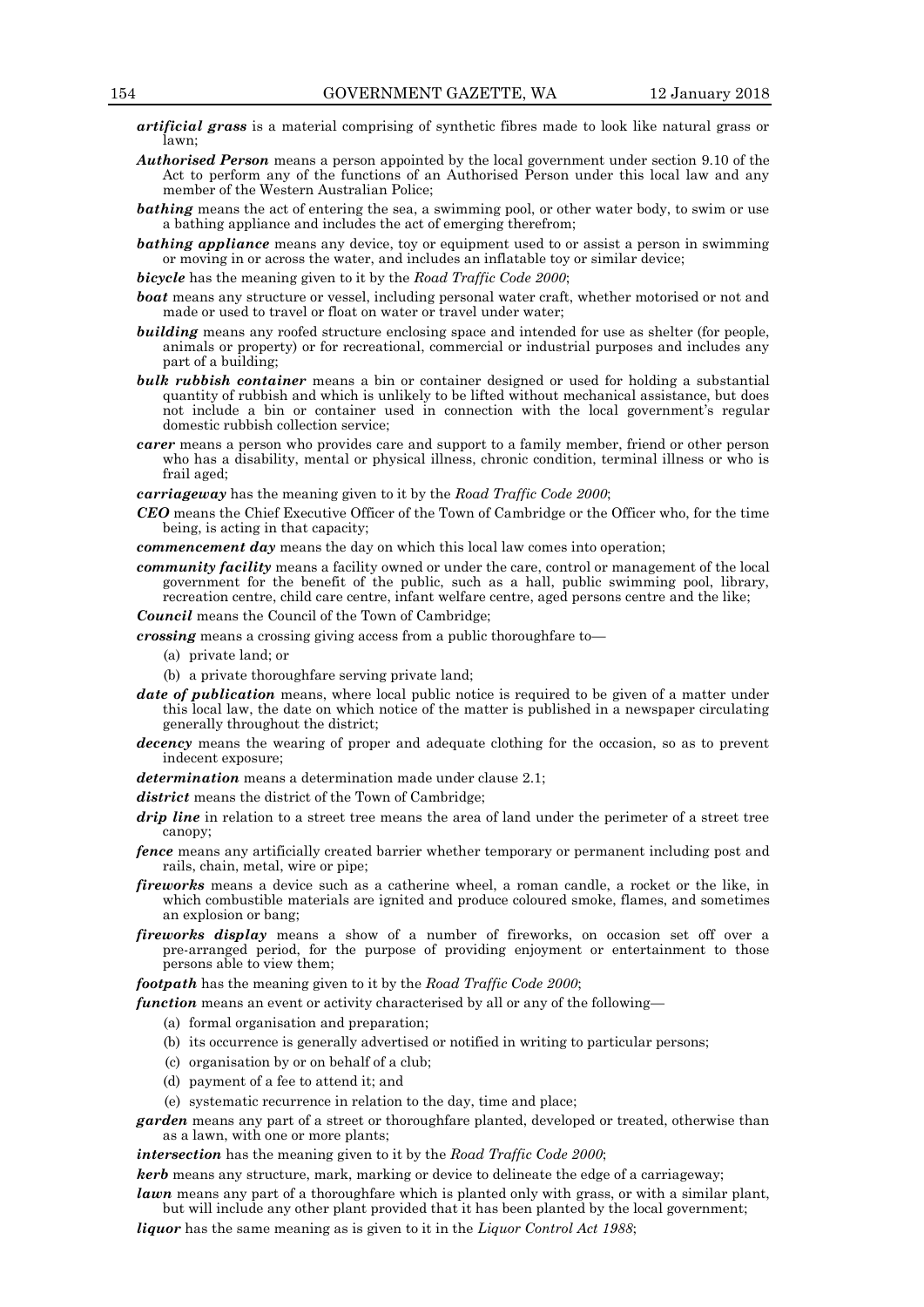*local government* means the Town of Cambridge;

- *local government building* means any structure, hall or room, and any corridor, stairway, or annex therein or thereto attached, and includes all plumbing, electrical installations, fixtures, fittings, furniture, and any other contents, owned or under the care, control or management of the local government;
- *local government property* means anything which belongs to, is owned by or is under the care, control or management of the local government, and includes any flora and fauna thereon;

*lot* has the meaning given to it in the *Planning and Development Act 2005*;

*nuisance* means—

- (a) an activity or condition which is harmful or annoying and which gives rise to legal liability in the tort of public or private nuisance at law;
- (b) an unreasonable interference with the use and enjoyment of a person of his or her ownership or occupation of land; or
- (c) interference which causes material damage to land or other property on the land affected by the nuisance;

*obstruct* means to hinder in passing and obstruction has correlative meaning;

*occupier* has the meaning given to it in the Act;

*owner* has the meaning given to it in the Act;

*permissible verge treatment* means any one of the treatments described in clause 9.3 and includes any associated reticulation pipes and sprinklers;

*permit* means a permit issued under this local law;

*permit holder* means a person who holds a valid permit;

- *person* means any person, company, public body, association or body of persons corporate or unincorporated and includes an owner, occupier, licensee and permit holder, but does not include the local government;
- *private property* means any land that—
	- (a) has a separate certificate of title; and
	- (b) is in private ownership or is the subject of a lease or agreement with a person enabling its use for private purposes,

and includes any building or structure on the land;

*prohibited drug* has the meaning given to it by the *Misuse of Drugs Act 1981*;

- *public place* means any thoroughfare or place which the public are allowed to use, whether the thoroughfare or place is or is not on private property and includes parklands, squares, reserves, beaches, and other lands set apart for the use and enjoyment of the public, including all lands which belong to or which are vested in, or are under the control or management of, the local government;
- *public property* means any real property, land, lot, or reserve which is open and available for use by the public for public purposes, whether through payment of a fee or not, and includes any building, structure, flora or fauna thereon;

#### *Regulations* means the *Local Government (Functions and General) Regulations 1996*;

*reserve* means any land—

- (a) which belongs to the local government that is zoned as and, used for, recreational purposes;
- (b) of which the local government is the management body under the *Land Administration Act 1997*; or
- (c) which is an 'otherwise unvested facility' within the meaning of section 3.53 of the Act;

*Schedule* means a Schedule to this local law;

- *sign* includes a notice, flag, mark, structure or device approved by the local government on which may be shown words, numbers, expressions or symbols;
- *street* means any highway, thoroughfare or land used for vehicular or pedestrian traffic, and includes all the land lying between property lines, including the verge and footpath;
- *street tree* means a tree planted or self sown in the street, of an appropriate species and in an appropriate location, for the purposes of contributing to the streetscape;
- *tree* means a woody perennial plant generally having a single stem or trunk which will grow to a height of approximately 2m or higher;
- *thoroughfare* means any street, way, or place that is designed and used for the passage of vehicles, and includes the shoulders and embayments at the side or centre of the thoroughfare used for the parking of vehicles;
- *trading* means the selling or hiring, or the offering for sale or hire of goods or services, and includes displaying goods for the purpose of—
	- (a) offering them for sale or hire;
	- (b) inviting offers for their sale or hire;
	- (c) soliciting orders for them; or
	- (d) carrying out any other transaction in relation to them;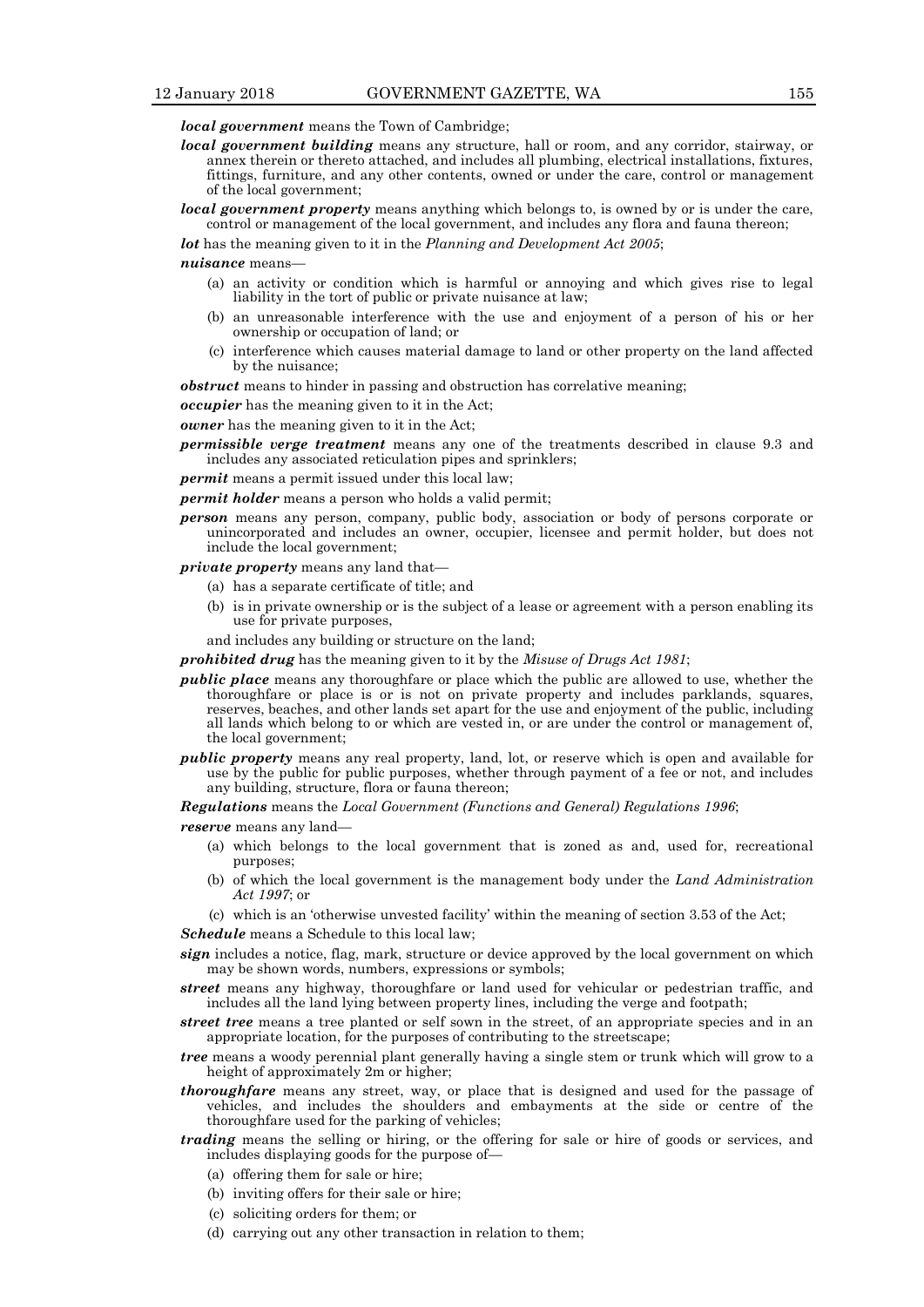*valid,* in relation to a permit issued under this local law, means current and for which all the associated fees have been paid in full or have been waived by the local government;

#### *vehicle* includes—

- (a) every conveyance and every object capable of being propelled or drawn on wheels, tracks or otherwise; and
- (b) an animal being ridden or driven, but excludes—
	- (i) a wheel-chair or any device designed for use by physically impaired persons;
	- (ii) a pram, a stroller or similar device;
	- (iii) a boat; and
	- (iv) a shopping trolley;
- *vehicle crossing specification* means the design details, measurements and materials, approved by the local government as the standard vehicle crossing, which when first constructed on any land in the district, will be eligible for a subsidy from the local government;
- *verge* means that portion of land that lies between the front of a property and the edge of the thoroughfare, and between imaginary lines extended at a 90 degree angle with the thoroughfare from the edge of the thoroughfare to meet the side boundaries at the front of the property;
- *written law* has the same meaning given to it by section 5 of the *Interpretation Act 1984* and includes this local law; and

**zoned** means zoned under a town planning scheme of the local government.

(2) Any other expression used in this local law and not defined herein must have the meaning given to it in the *Local Government Act 1995*, the *Local Government (Miscellaneous Provisions) Act 1960, Building Act 2011* and the *Glossary of Building Terms* published by Standards Australia, unless the context requires otherwise.

#### **1.7 Interpretation**

In this local law unless the context requires otherwise a reference to—

- (a) local government property includes a reference to any part of that local government property; and
- (b) an activity on local government property, local government building or reserve includes a reference to the activity in the airspace above the local government property, local government building or reserve.

#### **PART 2—DETERMINATIONS IN RESPECT OF LOCAL GOVERNMENT PROPERTY AND BUILDINGS**

#### *Division 1—Determinations*

#### **2.1 Determinations as to use of local government property and buildings**

(1) The local government may make a determination in accordance with clause 2.2—

- (a) setting aside specified local government property and buildings for the pursuit of all or any of the activities referred to in clause 2.7;
- (b) prohibiting a person from pursuing all or any of the activities referred to in clause 2.8 on specified local government property;
- (c) as to the matters in clauses 2.7(2) and 2.8(2); and
- (d) as to any matter ancillary or necessary to give effect to a determination.
- (2) The determinations—
	- (a) are to be taken to have been made in accordance with clause 2.2;
	- (b) may be amended or revoked in accordance with clause 2.6; and
	- (c) have effect on the commencement day.

#### **2.2 Procedure for making a determination**

(1) The local government is to give local public notice of its intention to make a determination.

- (2) The local public notice referred to in subclause (1) is to state that—
	- (a) the local government intends to make a determination, the purpose and effect of which is summarised in the notice;
	- (b) a copy of the proposed determination may be inspected and obtained from the offices of the local government; and
	- (c) submissions in writing about the proposed determination may be lodged with the local government within 21 days after the date of publication.

(3) If no submissions are received in accordance with subclause (2)(c), the local government is to decide to—

- (a) give local public notice that the proposed determination has effect as a determination on and from the date of publication;
- (b) amend the proposed determination, in which case subclause (5) will apply; or
- (c) not continue with the proposed determination.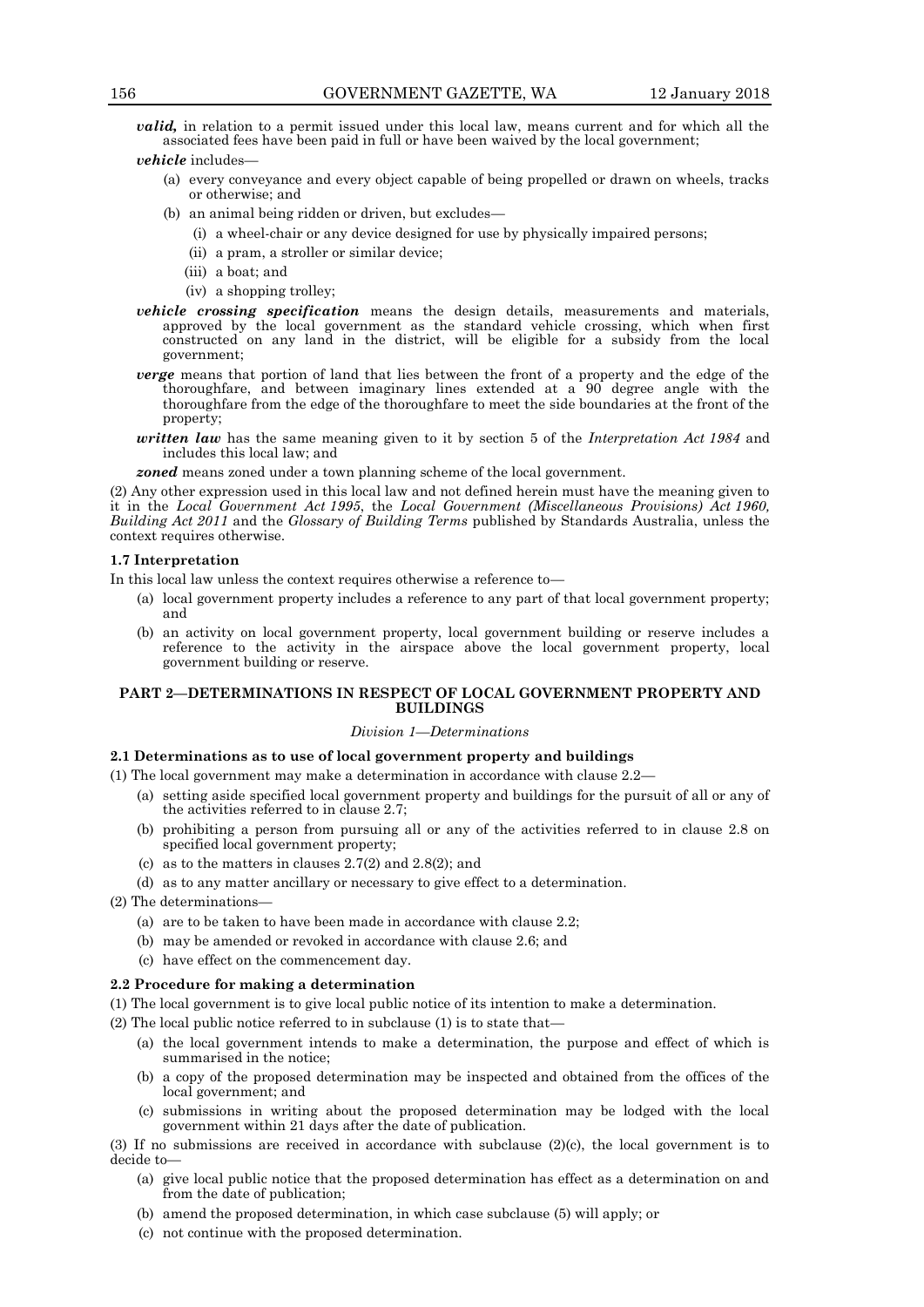(4) If submissions are received in accordance with subclause  $(2)(c)$ , the local government is to

- (a) consider those submissions; and
- (b) decide—
	- (i) whether or not to amend the proposed determination; or
	- (ii) not to continue with the proposed determination.

(5) If the local government decides to amend the proposed determination, it is to give local public notice—

- (a) of the effect of the amendments; and
- (b) that the proposed determination has effect as a determination on and from the date of publication.

(6) If the local government decides not to amend the proposed determination, it is to give local public notice that the proposed determination has effect as a determination on and from the date of publication.

(7) A proposed determination is to have effect as a determination on and from the date of publication of the local public notice referred to in subclauses (3), (5) and (6).

(8) A decision under subclause (3) or (4) is not to be delegated by the local government.

#### **2.3 Discretion to erect sign**

The local government may erect a sign on any local government property or building to give notice of the effect of a determination which applies to that property.

#### **2.4 Determination to be complied with**

A person must comply with a determination.

#### **2.5 Register of determinations**

(1) The local government is to keep a register of determinations made under clause 2.1, and of any amendments to or revocations of determinations made under clause 2.6.

(2) Sections 5.94 and 5.95 of the Act are to apply to the register referred to in subclause (1) and for that purpose the register is to be taken to be information within section  $5.94(u)(i)$  of the Act.

#### **2.6 Amendment or revocation of a determination**

(1) The Council may amend or revoke a determination.

(2) The provisions of clause 2.2 are to apply to an amendment of a determination as if the amendment were a proposed determination.

(3) If the Council revokes a determination, it is to give local public notice of the revocation and the determination is to cease to have effect on the date of publication.

#### *Division 2—Activities which may be pursued or prohibited under a determination*

#### **2.7 Activities which may be pursued on specified local government property and buildings**

(1) This local law is subject to any written law and law of the Commonwealth about assistance animals as defined in the *Disability Discrimination Act 1992 (Cth)* section 9(2).

(2) A determination may provide that specified local government property, local government building or reserve, or a portion thereof, is set aside as an area on which a person may—

- (a) bring, ride or drive an animal;
- (b) take, ride or drive a vehicle, or a particular class of vehicle;
- (c) use, launch or fly a kite, motorized model aeroplanes, gliders, or rockets that are propelled by mechanical, hydraulic, combustion or pyrotechnic means;
- (d) use a children's playground provided that the person is under an age specified in the determination, but the determination is not to apply to a person having the charge of a person under the specified age;
- (e) launch, beach, use or leave a boat, a particular class of boat or a personal watercraft;
- (f) land or launch a balloon, aircraft, helicopter; hang glider or parachute;
- (g) deposit refuse, rubbish or liquid waste, whether or not of particular classes, and whether or not in specified areas of that local government property;
- (h) play or practice—
	- (i) golf or archery;
	- (ii) pistol or rifle shooting, but subject to the compliance of that person with the *Firearms Act 1973*; or
	- (iii) similar activity, specified in the determination, involving the use of a projectile which, in the opinion of the local government may cause injury or damage to a person or property;
- (i) ride a bicycle, a skateboard, rollerblades, a sandboard or a similar device; or
- (j) wear no clothing.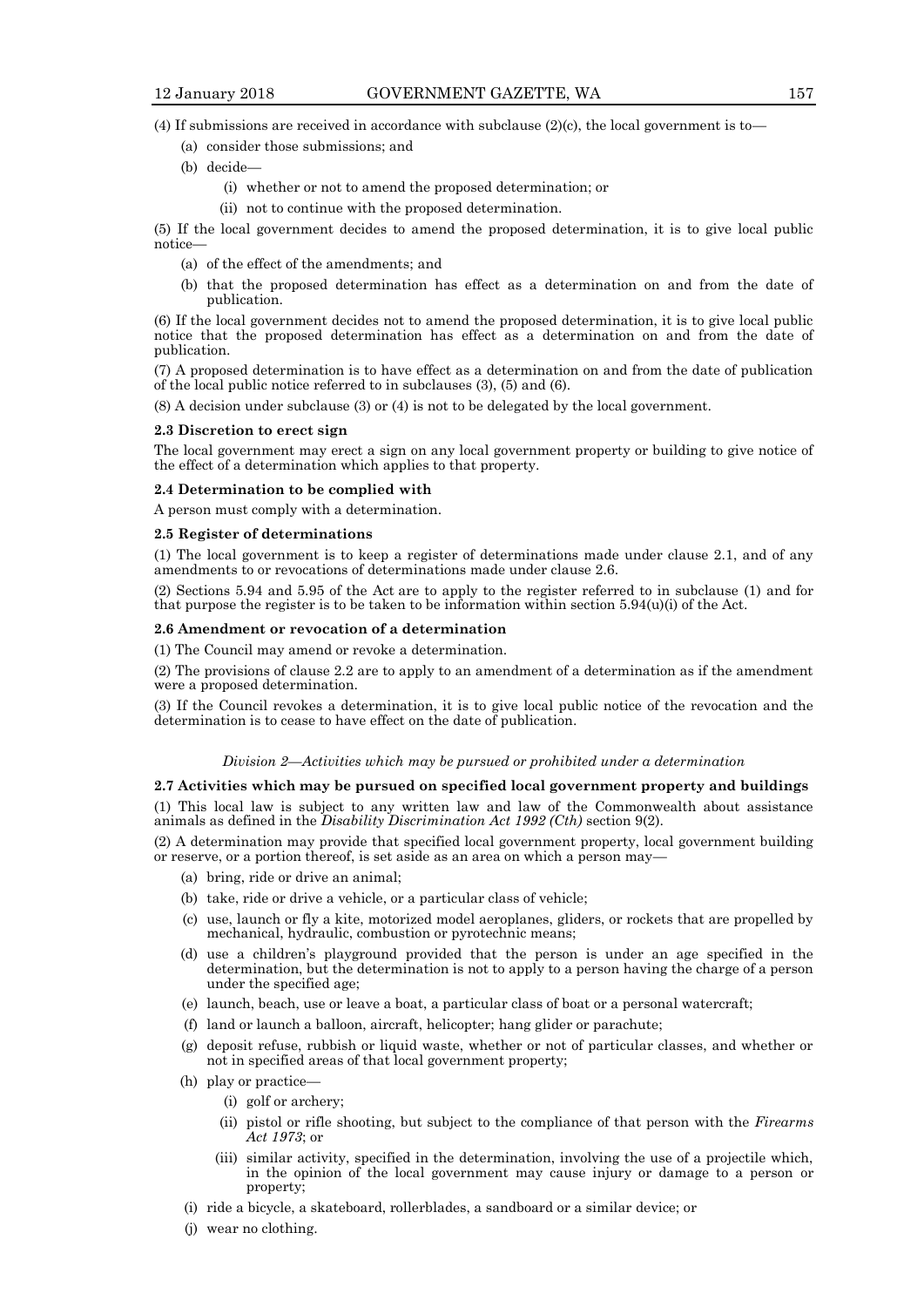(3) A determination may specify the extent to which and the manner in which an activity referred to in subclause (1) may be pursued and in particular—

- (a) the days and times during which the activity may be pursued;
- (b) that an activity may be pursued on a class of local government property, specified local government property or all local government property;
- (c) that an activity is to be taken to be prohibited on all local government property other than that specified in the determination;
- (d) may limit the activity to a class of vehicles, boats, equipment or things, or may extend it to all vehicles, boats, equipment or things;
- (e) may specify that the activity can be pursued by a class of persons or all persons; and
- (f) may distinguish between different classes of the activity.

### **2.8 Activities which may be prohibited on specified local government property and buildings**

(1) A determination may provide that a person is prohibited from pursuing all or any of the following activities on specified local government property and buildings—

- (a) smoking on premises;
- (b) riding a bicycle, a skateboard, rollerblades, a sandboard or a similar device;
- (c) use, launch or fly a kite, motorized model aeroplanes, gliders or rockets that are propelled by mechanical, hydraulic, combustion or pyrotechnic means;
- (e) taking, riding or driving a vehicle or a particular class of vehicle on the property;
- (f) riding or driving a vehicle of a particular class or any vehicle above a specified speed;
- (g) taking or using a boat, a particular class of boat or a personal watercraft;
- (h) land or launch a balloon, aircraft, helicopter, hang glider or parachute;
- (i) the playing or practice of—
	- (i) golf, archery, pistol shooting or rifle shooting; or
	- (ii) a similar activity, specified in the determination, involving the use of a projectile which, in the opinion of the local government may cause injury or damage to a person or property;
- (j) the playing or practice of any ball game which may cause detriment to the property or any fauna on the property; or
- (k) the traversing of sand dunes or land which in the opinion of the local government has environmental value warranting such protection, either absolutely or except by paths provided for that purpose.

(2) A determination may specify the extent to which and the manner in which a person is prohibited from pursuing an activity referred to in subclause (1) and, in particular—

- (a) the days and times during which the activity is prohibited;
- (b) that an activity is prohibited on a class of local government property, specified local government property or all local government property;
- (c) that an activity is prohibited in respect of a class of vehicles, boats, equipment or things, or all vehicles, boats, equipment or things;
- (d) that an activity is prohibited in respect of a class of persons or all persons; and
- (e) may distinguish between different classes of the activity.

#### *Division 3—Transitional*

# **2.9 Signs taken to be determinations**

(1) Where a sign erected on local government property has been erected under a local law of the local government repealed by this local law, then it is to be taken to be and have effect as a determination on and from the commencement day, except to the extent that the sign is inconsistent with any provision of this local law or any determination made under clause 2.1.

(2) Clause 2.5 does not apply to a sign referred to in subclause (1).

# **PART 3—PERMITS**

### *Division 1—Preliminary*

# **3.1 Application of Part**

This Part does not apply to a person who uses or occupies local government property under a written agreement with the local government to do so.

#### *Division 2—Applying for a permit*

#### **3.2 Application for permit**

(1) Where a person is required to obtain a permit under this local law, that person must apply for the permit in accordance with subclause (2).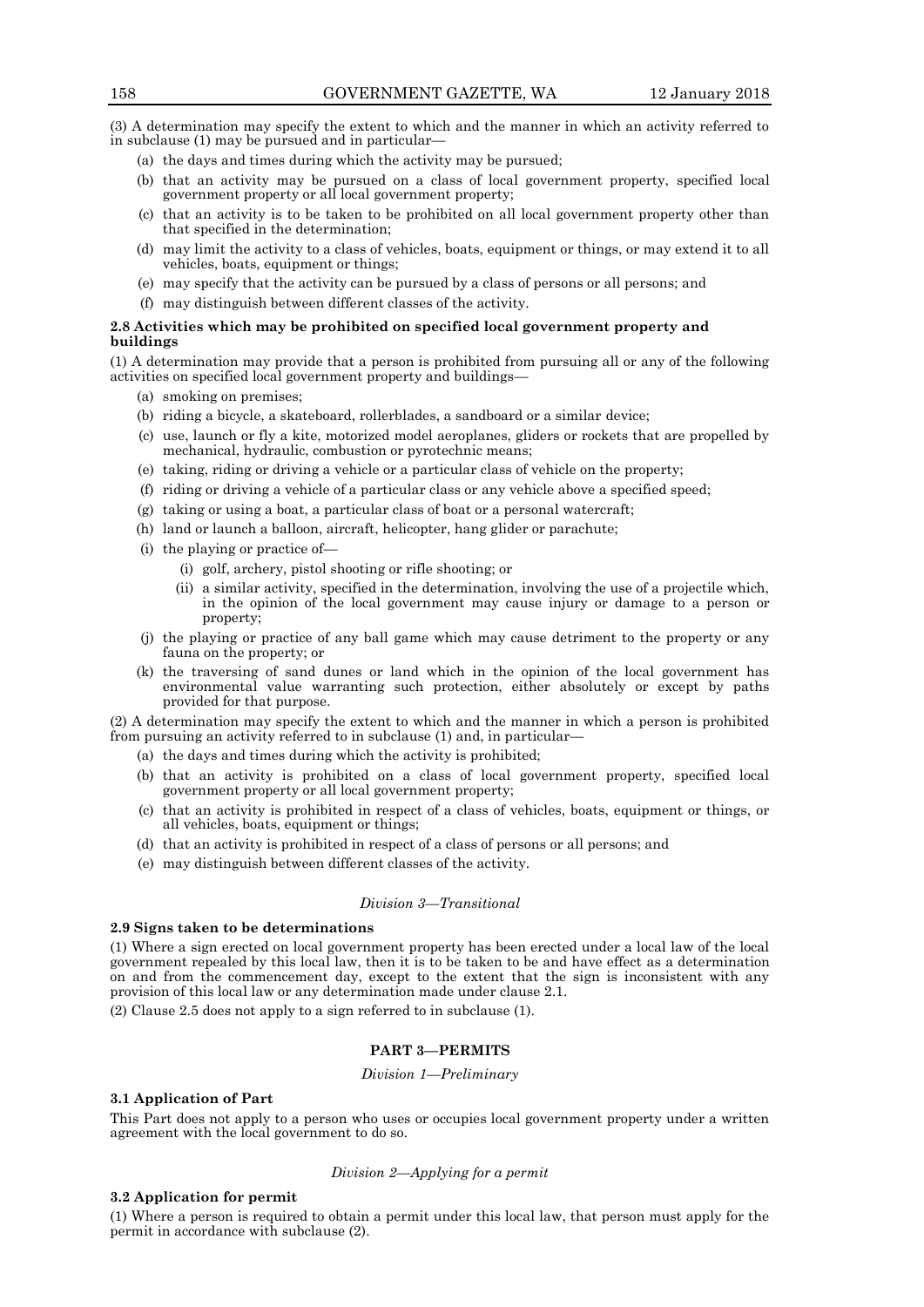(2) An application for a permit under this local law must—

- (a) be in the form determined by the local government;
- (b) be signed by the applicant;
- (c) provide the information required by the form; and
- (d) be forwarded to the local government together with any fee imposed and determined by the local government under and in accordance with sections 6.16 to 6.19 of the Act.

(3) The local government may require an applicant to provide additional information reasonably related to an application before determining an application for a permit.

(4) The local government may require an applicant to give local public notice of the application for a permit.

(5) The local government may refuse to consider an application for a permit which is not in accordance with subclause (2).

#### **3.3 Decision on application for permit**

(1) The local government may—

- (a) approve an application for a permit unconditionally or subject to any conditions; or
- (b) refuse to approve an application for a permit.

(2) If the local government approves an application for a permit, it is to issue to the applicant, a permit in the form determined by the local government.

(3) If the local government refuses to approve an application for a permit, it is to give written notice of that refusal to the applicant.

#### *Division 3—Conditions*

# **3.4 Conditions which may be imposed on a permit**

(1) Without limiting the generality of clause 3.3(1)(a), the local government may approve an application for a permit subject to conditions relating to—

- (a) the payment of fees and charges;
- (b) compliance with a standard or a policy of the local government adopted by the local government;
- (c) the duration and commencement of the permit;
- (d) the commencement of the permit being contingent on the happening of an event;
- (e) the rectification, remedying or restoration of a situation or circumstance reasonably related to the application;
- (f) the approval of another application for a permit which may be required by the local government under any written law;
- (g) the area of the district to which the permit applies;
- (h) where a permit is issued for an activity which will or may cause damage to local government property, the payment of a deposit or secure sum against such damage; and
- (i) the obtaining of public liability insurance in an amount and on terms reasonably required by the local government.

(2) Without limiting clause 3.3(1)(a) and subclause (1), the following paragraphs indicate the type and content of the conditions on which a permit to hire local government property may be issued-

- (a) when fees and charges are to be paid;
- (b) payment of a bond or secure sum against possible damage or cleaning expenses or both;
- (c) restrictions on the erection of material or external decorations;
- (d) rules about the use of furniture, plant and effects;
- (e) limitations on the number of persons who may attend any function in or on local government property;
- (f) the duration of the hire;
- (g) the right of the local government to cancel a booking during the course of an annual or seasonal booking, if the local government sees fit;
- (h) a prohibition on the sale, supply or consumption of liquor unless a liquor licence is first obtained for that purpose under the *Liquor Control Act 1988*;
- (i) whether or not the hire is for the exclusive use of the local government property;
- (j) in accordance with clause 12.5, the obtaining of a policy of insurance in the names of the hirer, indemnifying the local government in respect of any injury to any person or any damage to any property which may occur in connection with the hire of the local government property by the hirer; and
- (k) the provision of an indemnity from the hirer, indemnifying the local government in respect of any injury to any person or any damage to any property which may occur in connection with the hire of the local government property by the hirer.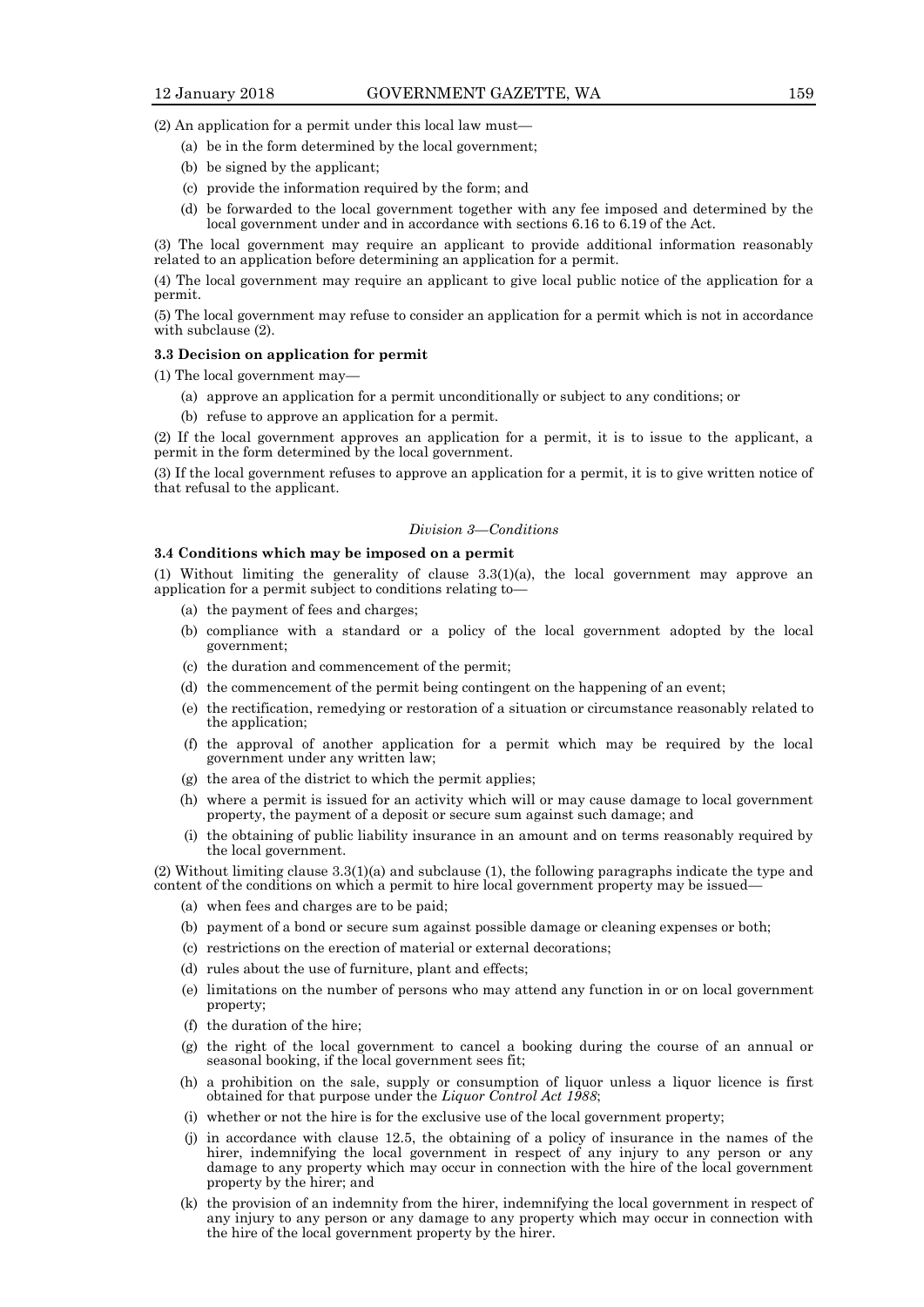#### **3.5 Imposing conditions under a policy**

 $(1)$  In this clause-

*policy* means a policy of the local government adopted by the Council containing conditions subject to which an application for a permit may be approved under clause 3.3(1)(a).

(2) Under clause 3.3(1)(a) the local government may approve an application subject to conditions by reference to a policy.

(3) The local government must give a copy of the policy, or the part of the policy which is relevant to the application for a permit, with the form of permit referred to in clause 3.3(2).

(4) An application for a permit must be deemed not to have been approved subject to the conditions contained in a policy until the local government gives the permit holder a copy of the policy or the part of the policy which is relevant to the application.

(5) Sections 5.94 and 5.95 of the Act must apply to a policy and for that purpose a policy must be deemed to be information within section  $5.94(\hat{u})(i)$  of the Act.

#### **3.6 Compliance with and variation of conditions**

(1) Where an application for a permit has been approved subject to conditions, the permit holder must comply with each of those conditions.

(2) The local government may vary the conditions of a permit, and the permit holder must comply with those conditions as varied.

*Division 4—General*

# **3.7 Duration of permit**

A permit is valid for one year from the date on which it is issued, unless it is—

- (a) otherwise stated in this local law or in the permit; or
- (b) cancelled under clause 3.11.

### **3.8 Renewal of permit**

(1) A permit holder may apply to the local government in writing prior to expiry of a permit for the renewal of the permit.

(2) The provisions of this Part must apply to an application for the renewal of a permit with all necessary changes as required.

# **3.9 Transfer of permit**

(1) An application for the transfer of a valid permit is to—

- (a) be made in writing;
- (b) be signed by the permit holder and the proposed transferee of the permit;
- (c) provide such information as the local government may require to enable the application to be determined; and
- (d) be forwarded to the local government together with any fee imposed and determined by the local government under, and in accordance with, sections 6.16 to 6.19 of the Act.

(2) The local government may approve an application for the transfer of a permit, refuse to approve it or approve it subject to any conditions.

(3) Where the local government approves an application for the transfer of a permit, the transfer may be effected by an endorsement on the permit signed by an Authorised Person.

(4) Where the local government approves the transfer of a permit, it is not required to refund any part of any fee paid by the former permit holder.

#### **3.10 Production of permit**

A permit holder is to produce to an Authorised Person their permit immediately upon being required to do so by that Authorised Person.

#### **3.11 Cancellation of permit**

(1) Subject to clause 11.6, a permit may be cancelled by the local government if the permit holder has not complied with a—

- (a) condition of the permit; or
- (b) determination or a provision of any written law which may relate to the activity regulated by the permit.

(2) On the cancellation of a permit the permit holder—

- (a) must return the permit as soon as practicable to the local government; and
- (b) is to be taken to have forfeited any fees paid in respect of the permit.

#### *Division 5—When a permit is required*

# **3.12 Activities needing a permit**

(1) A person must not without a permit—

(a) subject to subclause 3, hire local government property or building;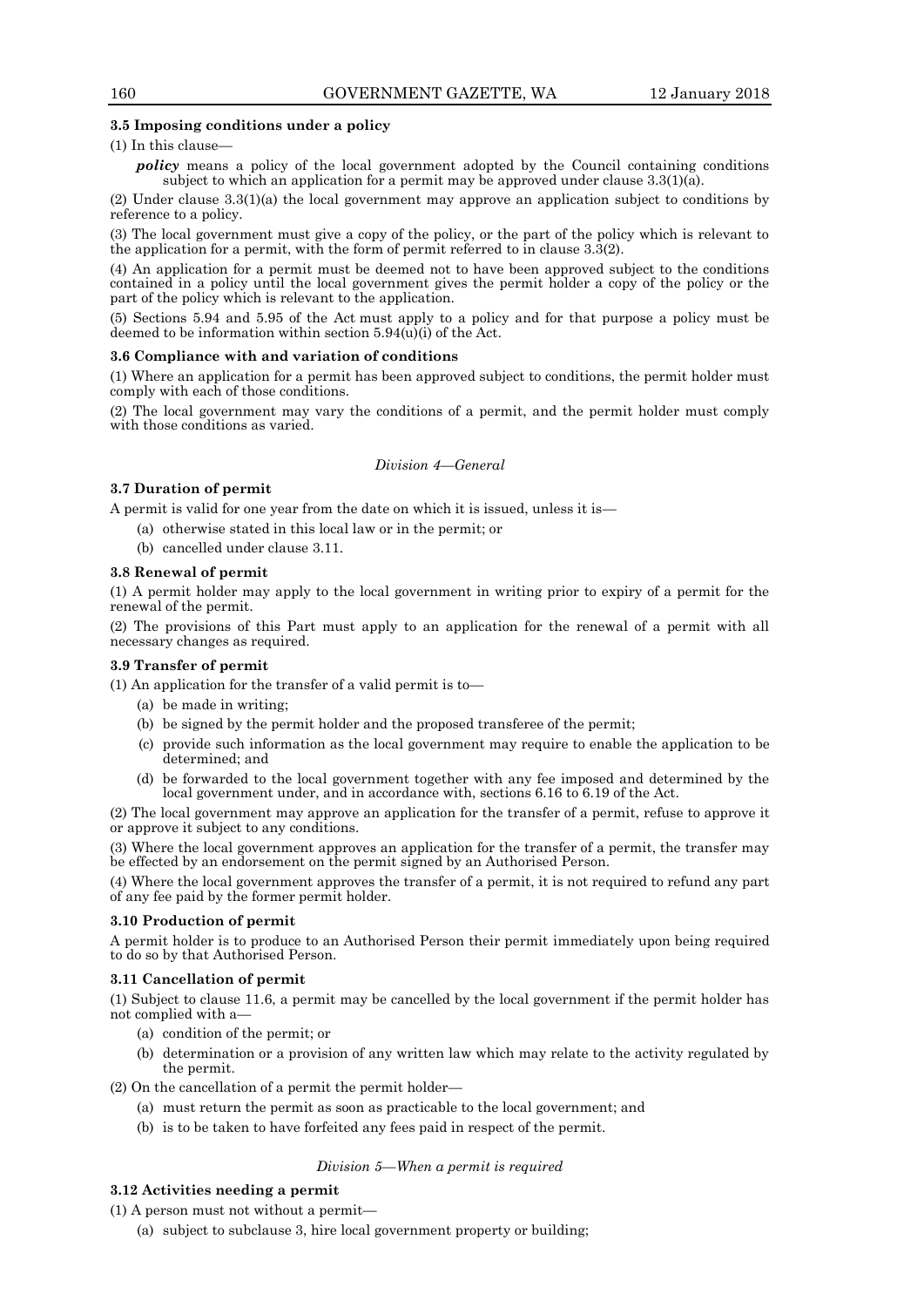- (b) advertise anything by any means on local government property or building;
- (c) erect a structure for public amusement or for any performance, whether for gain or otherwise, on local government property;
- (d) teach, coach or train, for profit, any person in a pool area or an indoor recreation facility which is local government property;
- (e) plant any plant, or sow any seeds, on local government property;
- (f) carry on any trading on local government property unless the trading is conducted—
	- (i) with the consent of a person who holds a permit to conduct a function, and where the trading is carried on in accordance with the permit; or
	- (ii) by a person who has a licence or permit to carry on trading on local government property under any written law;
- (g) unless that person is an employee of the local government in the course of their duties or on an area set aside for that purpose—
	- (i) drive or ride or take any vehicle on to local government property;
	- (ii) park or stand any vehicle on local government property; or
	- (iii) land on, or take-off from local government property in an aircraft;
- (h) conduct a function, public gathering or market on local government property;
- (i) charge any person for entry to local government property, unless the charge is for entry to land or a building hired by a voluntary non-profit organisation;
- (j) light a fire on local government property except in a facility provided by the local government for that purpose;
- (k) parachute, hang glide, abseil or base jump from or on to local government property;
- (l) erect a building site on local government property;
- (m) make any excavation on local government property or dig or otherwise create a trench through or under a kerb or footpath;
- (n) erect or install any structure above or below ground, which is local government property, for the purpose of supplying any water, power, sewer, communication, television or similar service to a person;
- (o) depasture any horse, sheep, cattle, goat, camel, ass, mule or other large animal on local government property;
- (p) light or set off any fireworks or conduct a fireworks display;
- (q) erect, install, operate or use any broadcasting. public address system, loudspeaker or sound amplification equipment or apparatus on local government property;
- (r) carry out any works in a street, thoroughfare or other public place, including but not limited  $t_0$ 
	- (i) permissible verge treatments; or
	- (ii) vehicle crossings;
- (s) unless installing a permissible verge treatment—
	- (i) lay pipes under or provide taps on any verge; or
	- (ii) place or install any thing on any part of a street or thoroughfare, and without limiting the generality of the foregoing, any gravel, stone, flagstone, cement, concrete slabs, blocks, bricks, pebbles, plastic sheeting, kerbing, wood chips, bark or sawdust;
- (t) remove any fence on local government property;
- (u) cause any obstruction to a water channel or a water course in a street;
- (v) throw, place or drain offensive, noxious or dangerous fluid onto a street;
- (w) fell any tree onto a street;
- (x) provide, erect, install or use in or on any building, structure or land abutting on a street or thoroughfare any hoist or other thing for use over the street or thoroughfare;
- (y) cause an obstruction to a vehicle or a person using a street;
- (z) interfere with the soil of, or anything in a street or take anything from a street;
- (aa) use a verge, street or thoroughfare for storage of items or materials whilst works are being undertaken on private property adjacent to the verge;
- (bb) place or cause to be placed on a street a bulk rubbish container; or
- (cc) take photographs or film on local government property for commercial gain or reward.

(2) The local government may exempt a person from compliance with subclause (1) on the application of that person.

(3) The local government may exempt specified local government property or a class of local government property from the application of subclause (1)(a).

#### **3.13 Permit required to camp outside a facility**

 $(1)$  In this clause

*facility* has the same meaning as is given to it in section 5(1) of the *Caravan Parks and Camping Grounds Act 1995*.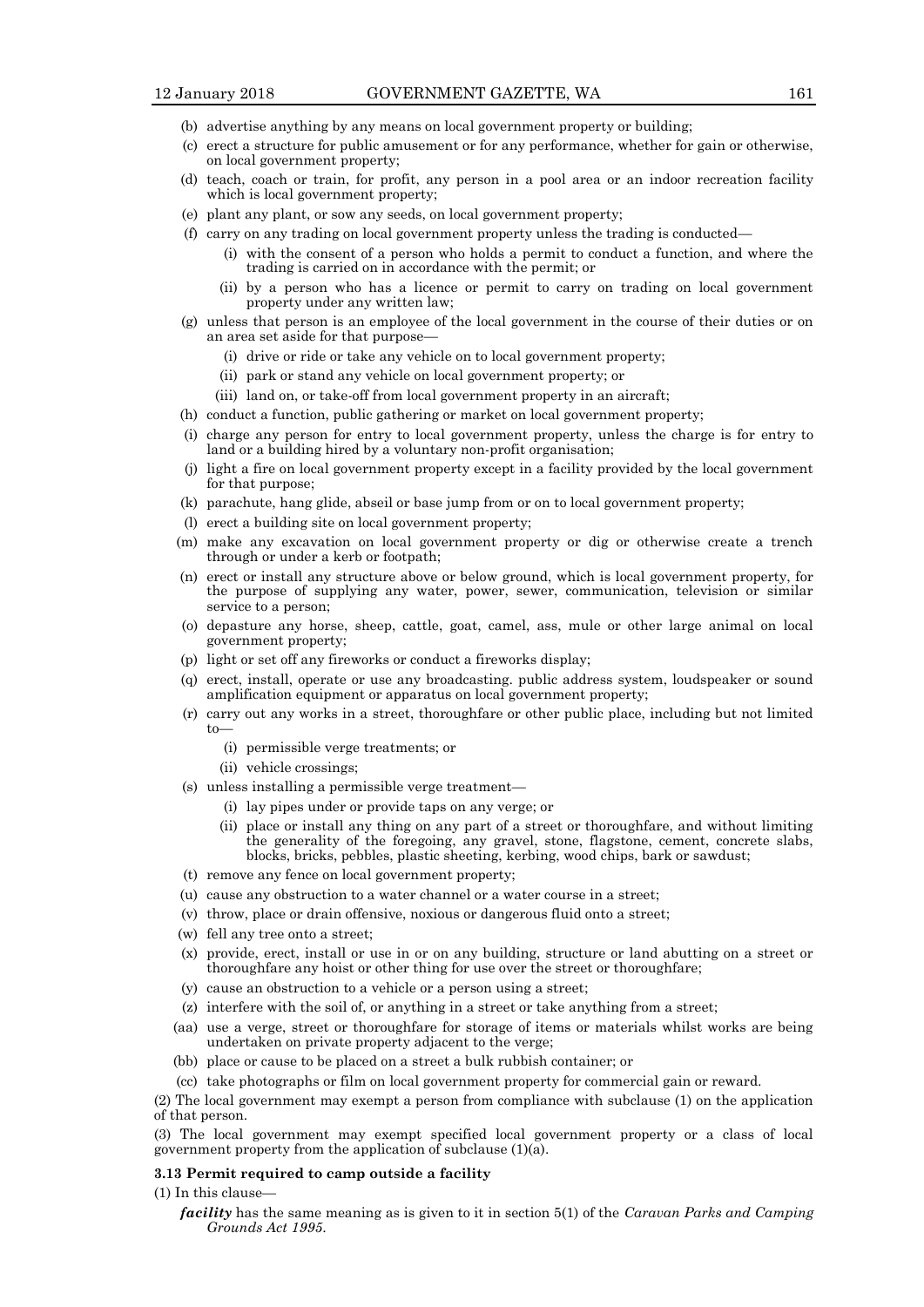(2) A person must not without a permit—

- (a) camp on, lodge at or occupy any structure at night for the purpose of sleeping on local government property; or
- (b) erect any tent, camp, hut or similar structure on local government property other than a beach shade or windbreak erected for use during the hours of daylight and which is dismantled during those hours on the same day.

(3) The maximum period for which the local government may approve an application for a permit in respect of paragraph (a) or (b) of subclause (2) is that provided in regulation 11(2)(a) of the *Caravan Parks and Camping Grounds Regulations 1997*.

#### **3.14 Permit required for possession and consumption of liquor**

(1) A person, on local government property, must not consume any liquor or have in their possession or under their control any liquor, unless—

- (a) that is permitted under the *Liquor Control Act 1988*; and
- (b) a permit has been obtained for that purpose.

(2) Subclause (1) does not apply where the liquor is in a sealed container.

#### *Division 6—Responsibilities of permit holder*

#### **3.15 Responsibilities of permit holder**

A holder of a permit must in respect of local government property to which the permit relates—

- (a) ensure that an Authorised Person has unobstructed access to the local government property for the purpose of inspecting the property or enforcing any provision of this local law;
- (b) leave the local government property in a clean and tidy condition after its use;
- (c) ensure that the local government property is fully locked or secured after its use;
- (d) report any damage or defacement of the local government property to the local government; and
- (e) take all reasonable steps to prevent the consumption of any liquor on the local government property unless the permit allows it and a licence has been obtained under the *Liquor Control Act 1988* for that purpose.

#### **PART 4—BEHAVIOUR ON LOCAL GOVERNMENT PROPERTY AND BUILDINGS**

*Division 1—Behaviour on and interference with local government property and buildings*

#### **4.1 Personal behaviour**

A person must not in or on any local government property or building behave in a manner which—

- (a) is likely to cause injury to, or to interrupt, disturb, obstruct or interfere with the enjoyment of a person who might use the property or building; or
- (b) causes injury to, or interrupts, disturbs, obstructs or interferes with the enjoyment of a person using, or otherwise lawfully on the property or building.

#### **4.2 Only specified gender to use entry of toilet block or change room**

(1) Where a sign on a toilet block or change room specifies that a particular toilet block or change room is to be used by—

- (a) females, then a person of the male gender must not use that toilet block or change room; or
- (b) males, then a person of the female gender must not use that toilet block or change room.

(2) A person over the age of 6 years must not on any local government property, local government building, reserve or other public place—

- (a) loiter outside or act in an unlawful manner, in any portion of a toilet block or change room; or
- (b) enter, or attempt to enter a cubicle or compartment of a toilet block or change room which is already occupied or in use.

#### **4.3 Decency and adequate clothing**

A person over the age of 6 years must not on any local government property, local government building, reserve or other public place appear in public unless dressed in a bathing costume or other clothing which covers the body to prevent indecent exposure.

#### **4.4 Behaviour detrimental to property**

(1) A person must not behave in or on any local government property, local government building, reserve or other public place in a way which is or might be detrimental to the property.

 $(2)$  In subclause  $(1)$ -

# *detrimental to the property* includes—

- (a) removing any thing from local government property such as a sign, rock, plant, fixture, fitting, chattel or furniture provided for the use, enjoyment or safety of any person;
- (b) destroying, defacing or damaging any thing on the local government property, such as a sign, plant, tree, fixture, fitting, chattel or furniture provided for the use, enjoyment or safety of any person or building; and
- (c) climbing on or over local government property.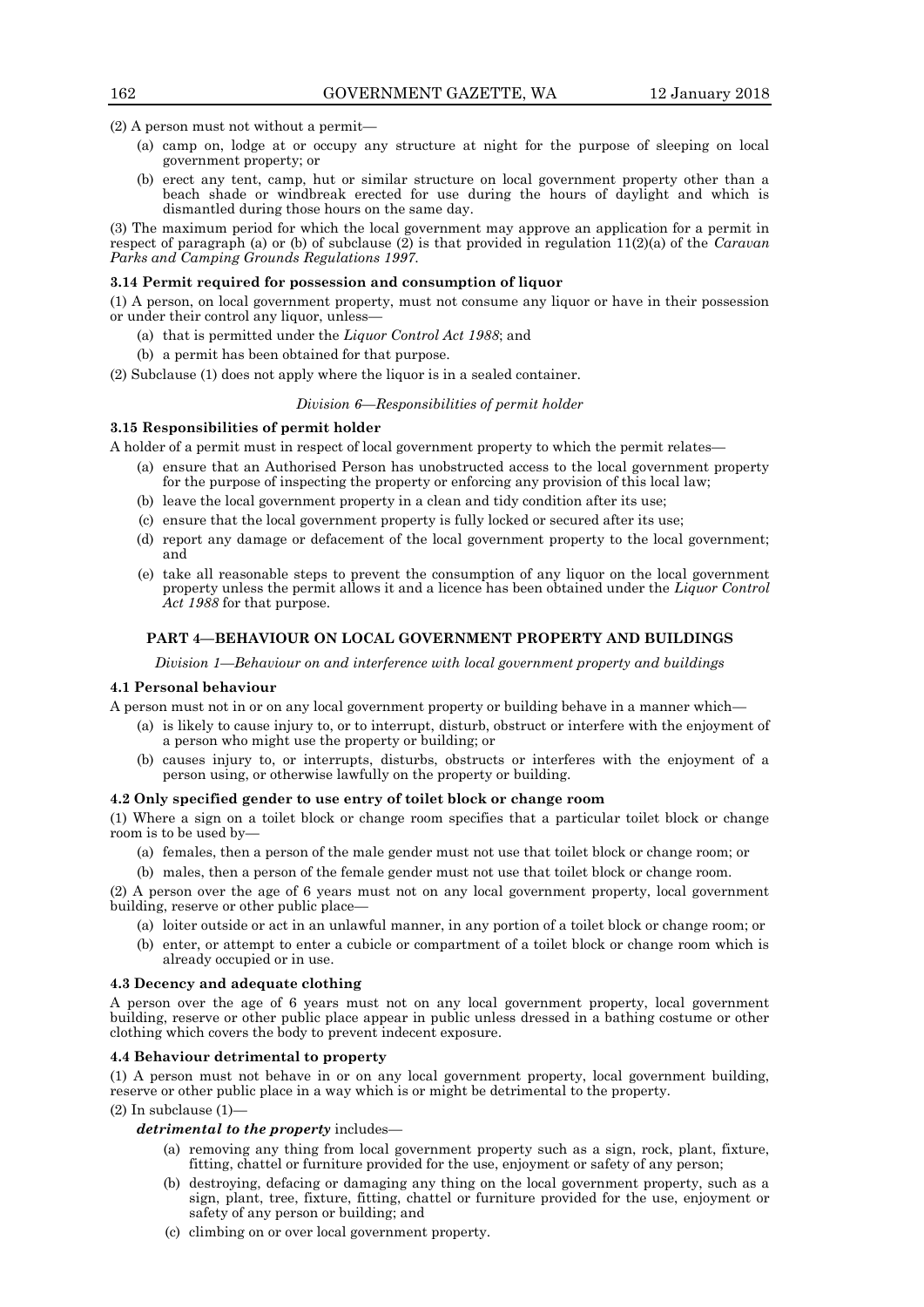# **4.5 Taking or injuring any fauna**

(1) A person must not, on or above any local government property, local government building, reserve or other public place, unless that person is authorised under a written law to do so—

- (a) take, injure or kill or attempt to take, injure or kill any fauna; or
- (b) take on to, set or use or attempt to take on to, set or use any animal trap, bird trap, fish trap, net or similar device.
- (2) In this clause—

*animal* means any living thing that is not a human being or plant; and

- *fauna* means any animal indigenous to or which periodically migrates to any State or Territory of the Commonwealth or the territorial waters of the Commonwealth and includes in relation to any such animal—
	- (a) any class of animal or individual member;
	- (b) the eggs or larvae; or
	- (c) the carcass, skin, plumage or fur unless it has been discarded by the animal in a normal or natural manner.

#### **4.6 Removal or cultivation of flora**

(1) Unless authorised to do so under a written law or with the approval of the local government or an Authorised Person, a person must not—

- (a) remove, damage or interfere with any flora that is on or above any local government property; or
- (b) cultivate, plant or deposit any flora on local government property.
- (2) In this clause

*flora* means all vascular plants, seeds and other flora, whether living or dead, other than plants recognised as weeds.

#### **4.7 Intoxicated persons not to enter local government property or buildings**

A person must not enter or remain on any local government property, local government building, reserve or other public place while under the influence of liquor or a prohibited drug.

#### **4.8 No prohibited drugs**

A person must not take a prohibited drug on to, or consume or use a prohibited drug on any local government property, local government building, reserve or other public place.

### *Division 2—Signs*

# **4.9 Signs**

(1) A local government may erect a sign on local government property or local government building specifying any conditions of use which apply to that property or building.

(2) A person must comply with a sign erected under subclause (1).

- (3) A condition of use specified on a sign erected under subclause (1) is—
	- (a) not to be inconsistent with any provision of this local law or any determination; and
	- (b) to be for the purpose of giving notice of the effect of a provision of this local law.

#### **PART 5—MATTERS RELATING TO PARTICULAR LOCAL GOVERNMENT PROPERTY**

*Division 1—Community facilities*

#### **5.1 Interpretation**

In this Division—

- *manager* means the person for the time being employed or engaged by the by the local government to manage a pool premises or community facility and includes any assistant or deputy; and
- *pool premises* means the place or premises provided for the purpose of swimming or bathing and known as Bold Park Aquatic constructed on part of the land being Lot 722, Plan 26685, Certificate of Title Volume 2038, Folio 24, and includes buildings, fences, gardens, car parks, structures, fittings, fixtures, machinery, chattels, furniture and equipment forming part of the swimming pool or used in connection with it.

#### **5.2 Direction of manager or Authorised Person to be observed**

(1) The manager or an Authorised Person must refuse admission to, may direct to leave or must remove or cause to be removed from the pool premises or community facility, any person who—

- $(a)$  in their opinion is
	- (i) under the age of 10 years and who is unaccompanied by a responsible person 16 years or older; or
	- (ii) suffering from any contagious, infectious or cutaneous disease or complaint, or is in an unclean condition; and
- (b) is to be refused admission under and in accordance with a decision of the local government for breaching any clause of this local law.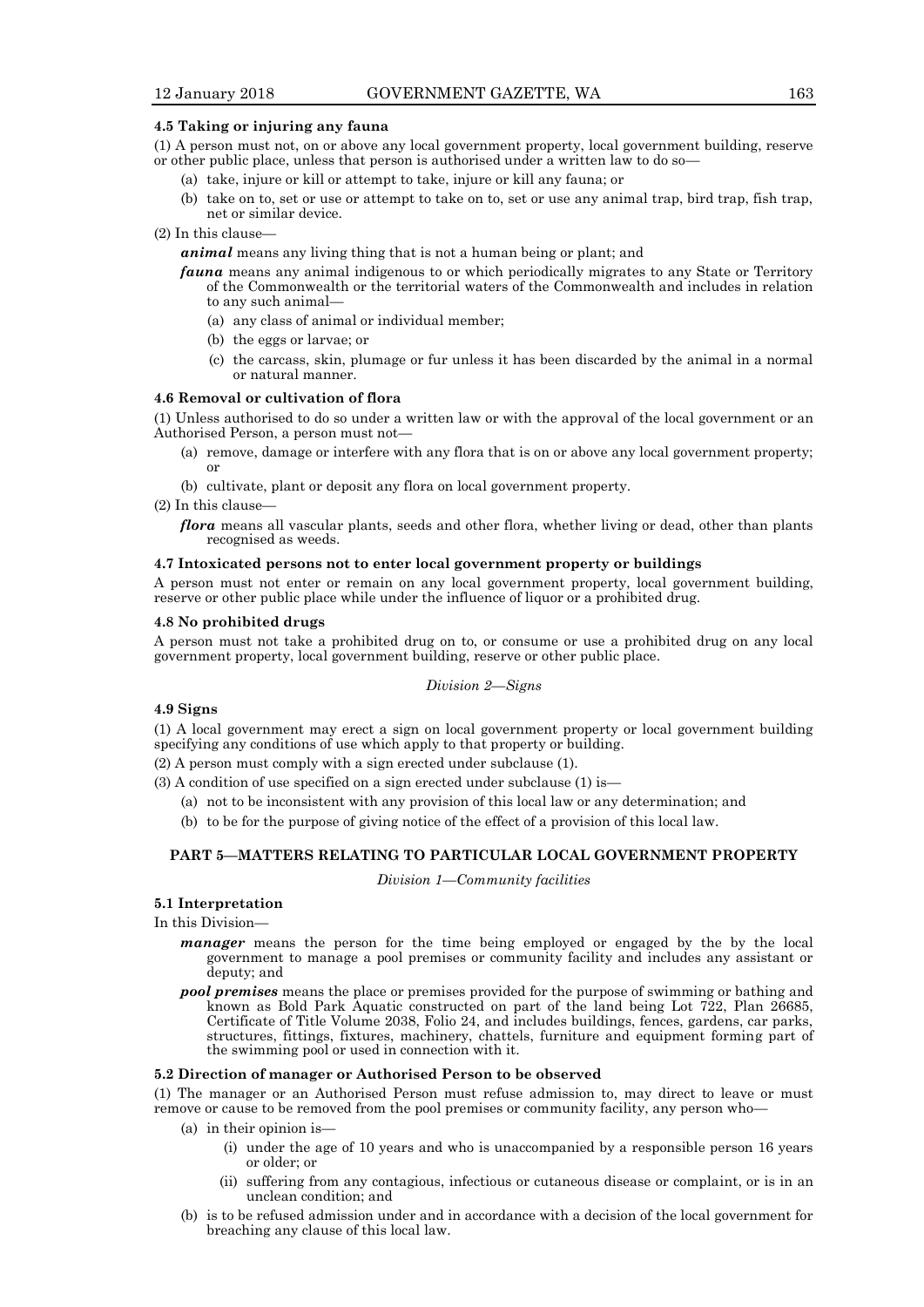(2) A person must, on being requested by the manager or an Authorised Person to leave the pool premises or community facility, do so immediately, quietly and peaceably.

(3) The manager or an Authorised Person may temporarily suspend admission to, or remove from the pool premises or community facility, or any part thereof, all or any person or persons, if in their opinion, such action is necessary or desirable.

(4) At the discretion of the manager, the pool premises or community facility, or any part thereof, may at any time be set aside for the use of certain persons to the exclusion of others.

#### **5.3 Responsibilities of users of a community facility**

A person while in the pool premises or community facility must not—

- (a) smoke, consume foodstuffs or drinks in any specific area in which smoking or food consumption is prohibited;
- (b) climb up or upon any roof, fence, wall or partition on the pool premises or community facility; or
- (c) whilst suffering from a contagious, infectious or cutaneous disease or whilst in an unclean condition, enter or use or attempt to enter or use the pool premises or community facility.

#### *Division 2—Beaches, Dunes and Groynes*

# **5.4 Interpretation**

In this Division—

**bait** means food, or other substance, used as a lure in fishing;

*beach* means and includes that part of the Indian Ocean foreshore area to the west of the western boundary of Challenger Drive and West Coast Highway;

*berley* means any substance used for the attraction of fish;

*fish* has the meaning given to it by section 4 of the *Fish Resources Management Act 1994*;

*fishing* means to use any line, lure, rod or pot for the purpose of catching fish;

*fishing net* means any fishing net other than a—

- (a) hand scoop or hand dip net;
- (b) prawn hand trawl net; or
- (c) complying drop net;
- *patrolled area* means any part of the beach which is for the time being under the supervision of members of the Surf Life Saving Association of Western Australia, a surf life saving club or an Authorised Person;

*personal watercraft* means any vessel designed for the transport of 1 or more persons that—

- (a) is propelled by means of an inboard motor powering a water jet pump; and
- (b) is designed to be steered by means of handlebars by a person sitting, standing or kneeling on the vessel and not within it;
- *sand board* means a board or device used for sliding down a slope of land, and sand boarding has a correlative meaning;
- *shark* means all sharks except those species identified as totally protected fish in Schedule 2 Part 2 Division 2 of the *Fish Resources Management Regulations 1995*;
- *surfing appliance* means any device, toy or equipment used to or assist a person in moving in or across waves or the water surface, and includes a surfboard, boogey board, windsurfer, kite surfer, wave ski, canoe, inflatable toy or similar device but not a boat;
- *surf life saving club* means a lifesaving club affiliated with the Surf Life Saving Association of Western Australia or any branch;
- *surf life saving equipment* means any equipment or appliances for use in the provision of life saving or for training of life saving club members in their duties;
- *surf life saving patrol* means a patrol comprising such members of a surf life saving club as are appointed by that club from time to time to provide life saving services in a defined area and the term includes an employee of the local government appointed as a beach patrol officer or inspector; and
- *surf patrol flag* means a flag or notice erected at the limits of a bathing area to indicate the extremities of that patrolled area.

#### **5.5 Sand dune protection**

A person must not—

- (a) use a sandboard or any other board or thing to slide down sand dunes;
- (b) take onto any sand dunes a sandboard or other thing used for sliding down sand dunes;
- (c) traverse sand dunes except along pathways designated by signs or fences for the purpose; or
- (d) unless authorised to do so in the course of their duties, or otherwise permitted by a sign, take a vehicle of any kind onto any beach or sand dune.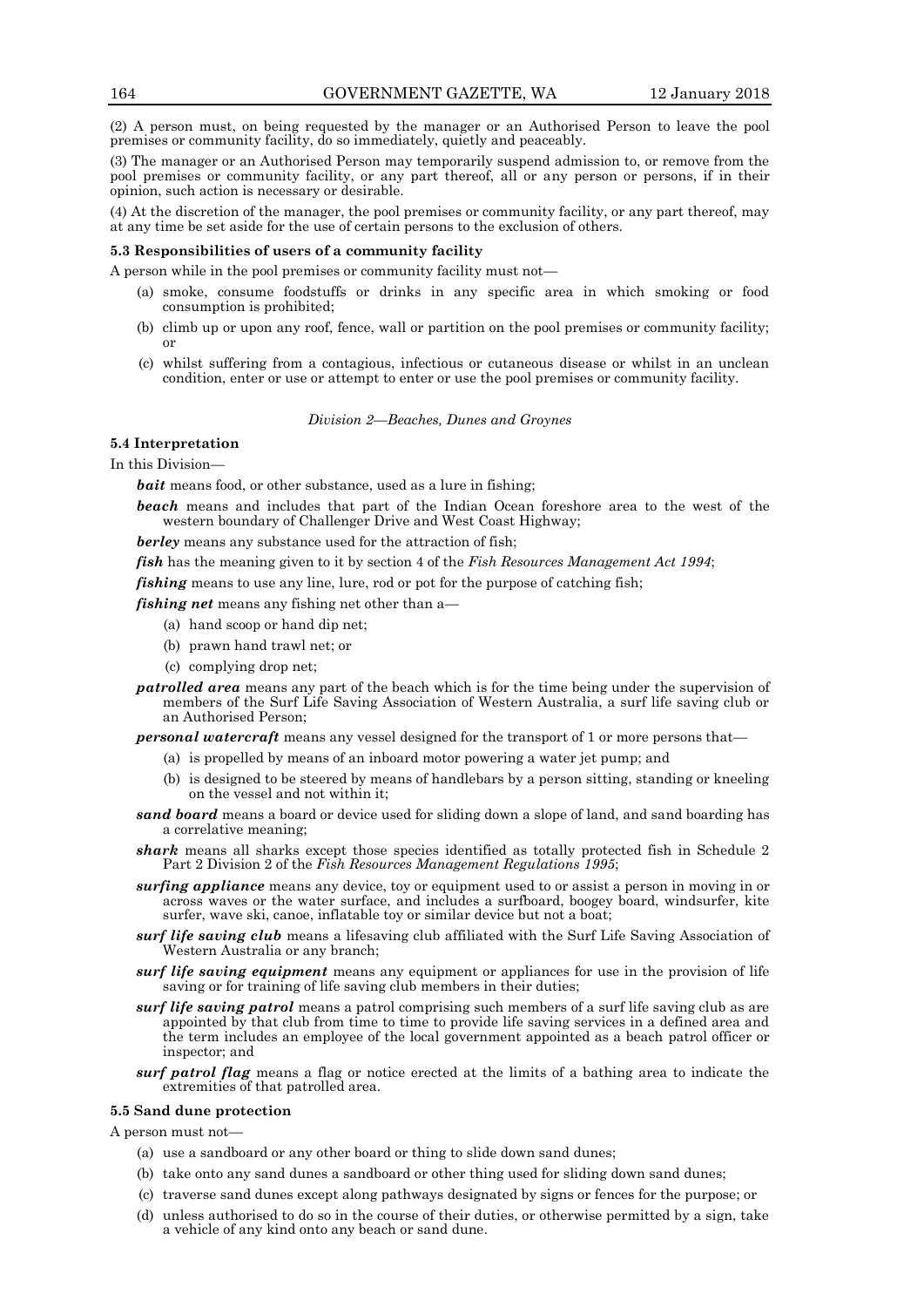#### **5.6 Boat launching**

(1) A person must not launch a boat into the sea other than at a boat launching ramp designed, constructed and approved for the purpose, or from the beach where this activity is permitted and designated by signs.

(2) A person must not launch a personal water craft into the sea other than at a boat launching ramp designed, constructed and approved for the purpose.

(3) Subclauses (1) and (2) do not apply to any member of a surf life saving club or life saving patrol in the course of their duties, training or in competition.

#### **5.7 Powers and activities of Authorised Persons and surf life saving members**

(1) A person authorised by the local government may perform all or any of the following activities in the interests of maintaining safety at beaches—

- (a) patrol any beach, or close any beach or any part of it considered so dangerous as to warrant that action;
- (b) take onto any beach any life saving equipment including vehicles or boats that are used for life saving activities;
- (c) indicate by signs or patrol flags, any areas of a beach and the adjacent water beyond the beach, where bathing is permitted or prohibited;
- (d) indicate by signs any areas of a beach and the adjacent water beyond the beach where—
	- (i) riding of surfboards or any other bathing appliance is prohibited;
	- (ii) driving or use of boats is prohibited;
	- (iii) fishing or spear fishing is prohibited;
- (e) regulate, prohibit, restrict or set aside by signs any areas for the following activities—
	- (i) entry by any persons;
	- (ii) playing of games;
	- (iii) conduct of training or surf club carnivals;
	- (iv) establishing a first aid or command post;
- (f) direct any person to—
	- (i) bathe within the designated permitted bathing area indicated by signs or patrol flags;
	- (ii) leave the water adjacent to a beach during any period of potential dangerous conditions or sighting of a shark in the vicinity of the beach or if a shark is suspected to be in the vicinity of a beach; or
- (g) cease any activity not in accordance with this local law.

(2) The local government may appoint or authorise members of a surf life saving club to perform all or any of the functions specified in subclause (1).

(3) Under subclause (2), the local government may authorise members generally, or in relation to particular times, days or months.

#### **5.8 Identification of life saving patrol**

(1) A member of a surf life saving patrol on duty at any beach may wear a red and yellow quartered swimming cap for the time they are on patrol.

(2) A person who is not a member of an on duty surf life saving patrol must not wear a red and yellow quartered swimming cap or give the impression they are a member of an on-duty lifesaving patrol.

#### **5.9 Compliance with signs and directions**

A person attending any beach in the district must—

- (a) comply with any sign erected on a beach;
- (b) comply with any lawful direction given by an Authorised Person or authorised member of a surf life saving club patrolling the beach; and
- (c) not enter any area set aside for any life saving activity, training, competition or carnival.

#### **5.10 Fishing**

(1) A person must not fish or use a fishing net in any area—

- (a) where fishing or using a fishing net is prohibited or restricted and the prohibition or restriction is designated by signs; or
- (b) set aside by an Authorised Person or member of a surf life saving patrol as a designated permitted bathing area.
- (2) A person must not at any place whether fishing is permitted or not—
	- (a) clean fish or cut bait such that it may cause a nuisance to beach users;
	- (b) leave or deposit fish offal or bait on land or in the sea within 200m of any part of the beach;
	- (c) use berley or oil or composite material such that it may cause a nuisance to beach users or be detrimental to the environment; or
	- (d) without written approval of the local government, fish for sharks by use of set or buoyed lines or use blood, offal or any other lure for the purpose of attracting sharks within 200m of any part of a beach.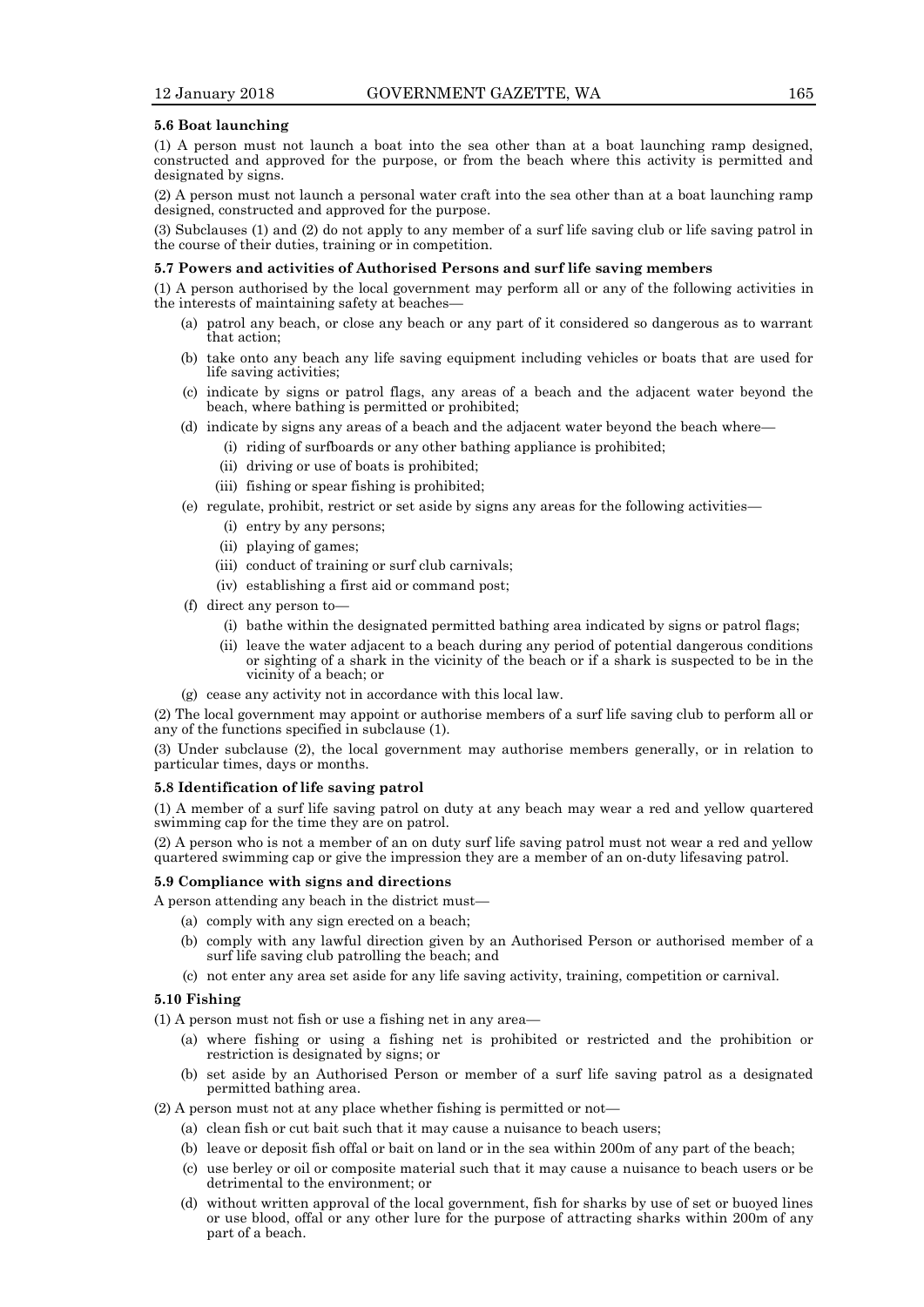#### **5.11 Surfboards and boats**

(1) A person must not use or ride a surfing appliance or drive a personal watercraft or boat in any area set aside by the local government, an Authorised Person or member of a surf life saving patrol, as a designated permitted bathing area.

(2) At the discretion of an Authorised Person or member of a surf life saving patrol, subclause (1) does not apply to the use of bathing appliances up to a maximum of 1.2m by children under the age of 8 years.

#### *Division 3—Fenced or closed property*

#### **5.12 No entry to fenced or closed local government property**

A person must not enter local government property or building which has been fenced off or closed to the public by a sign or otherwise, unless that person is authorised to do so by the local government.

#### *Division 4—Golf course*

#### **5.13 Interpretation**

In this Division—

- *controller* means the person appointed by the local government to direct, control and manage a golf course and includes any assistant or deputy;
- *golf course* means that portion of a golf course reserve which is laid out as a golf course and includes all tees, fairways, greens, practice tees, practice fairways, practice greens, miniature golf, pro shop and any driving range;
- *golf course reserve* means those pieces of land known as Wembley Golf Course containing approximately 36 hectares being Part Lot 1 of Location 129, Diagram 16637 in Certificate of Title, Volume 1150, Folio 279; and Lot 1, Diagram 54860 in Certificate of Title, Volume 1522, Folio 898, and includes all buildings, structures, fittings, fixtures and equipment on that land; and
- *sufficient and suitable golfing equipment* comprises not less than one putter, five clubs, sufficient golf balls to complete the game and a golf bag.

#### **5.14 Observance of ordinary and special conditions of play**

While on a golf course, every player must observe and comply with—

- (a) the general conditions of play and local rules of golf;
- (b) any direction of a controller or Authorised Person in respect of any special conditions of play; or
- (c) any requirement of any notice erected to direct or control play.

#### **5.15 Controller's approval required**

A person must not, without the prior approval of the controller or an Authorised Person—

- (a) be accompanied by a non-playing spectator, other than a carer, whilst playing golf on a golf course;
- (b) cross or trespass on any portion of the golf course prepared for play or practice or on any practice fairway or practice putting green, unless that person is a fee paying player;
- (c) offer themselves for employment or be employed for a fee as a caddie on the golf course; or
- (d) sell, offer or expose for sale or exchange any golf ball or any golf equipment or other goods or services on a golf course.

#### **5.16 Direction of controller or Authorised Person to be observed**

The controller or an Authorised Person may temporarily suspend admission to, or remove from the golf course reserve, or any part thereof, all or any person or persons, if in their opinion, such action is necessary or desirable.

### **5.17 Inspection of authorisation**

A player or person on a golf course, must at any time requested by the controller or other Authorised Person, produce any written authority granted or ticket issued, to the player or person, to play golf for the number of holes being played and valid for play on that day and at that time.

#### **5.18 Use of vehicles and equipment**

A person must not—

- (a) take on to a golf course a bicycle, motor cycle, motor car, motorised golf buggy or any other vehicle unless—
	- (i) with the prior consent of the controller;
	- (ii) the vehicle is under the control of the controller and used for hire purposes;
- (b) drive, use or park a bicycle, motor cycle, motor car, motorised golf buggy or other vehicle on any portion of a golf course except in such areas paved, marked and set apart for such purpose without the prior consent of the controller;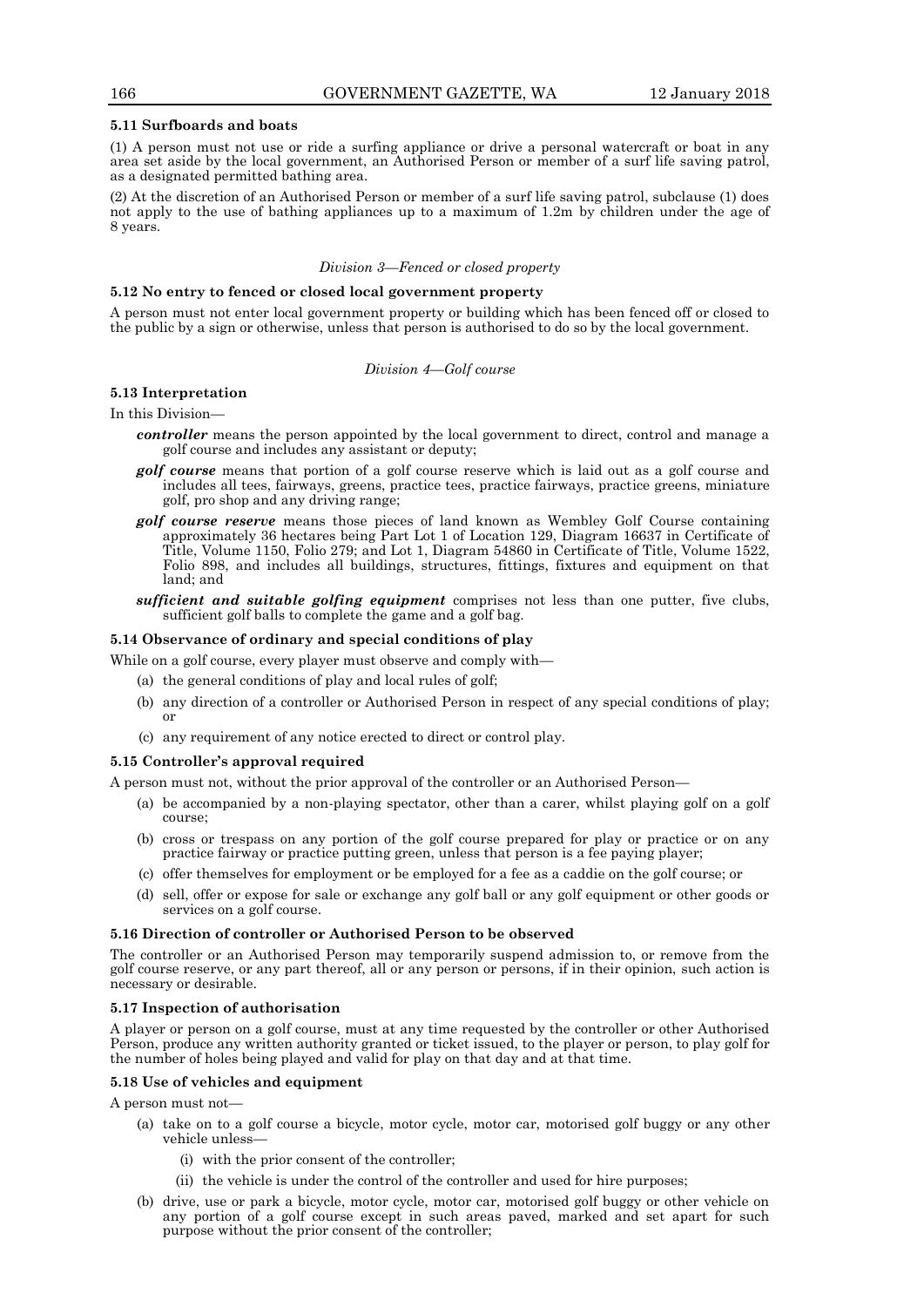- (c) while driving, using or parking any bicycle, motor cycle, motor car, motorised golf buggy or other vehicle on any portion of a golf course, refuse or fail to comply with all signs applicable thereto and any order or direction given by an Authorised Person or the controller;
- (d) take any golf buggy or like conveyance fitted with wheels on to any part of a golf course unless the width of its wheels is 25mm or greater;
- (e) take any golf bag or golf bag buggy on to any part of the golf course laid out as a putting green, practice putting green, sand trap or bunker;
- (f) play golf on a golf course unless in full possession of sufficient and suitable golfing equipment for that purpose; or
- (g) leave on a golf course any vehicle, object, thing or any animal which the controller has directed to be removed.

#### *Division 5—Awnings, Verandahs and Balconies over Local Government Property*

#### **5.19 Interpretation**

In this Division—

- *awning* means a roof-like covering to shelter persons or protect parts of a building from the effects of sun or rain, which extends or can be made to extend over any part of a footpath, street or local government property;
- *balcony* means an open or covered platform attached to an upper part of a building, projecting from or recessed into the face of a wall and protected by a railing or balustrade and accessible from an adjacent room; and
- *verandah* means a roofed structure attached to a building with the outer edge supported on posts, and covered either by the main roof or a separate, lower roof, of which any part extends over any part of a footpath, street or local government property.

#### **5.20 Approval to erect or maintain**

A person must not erect or maintain an awning, verandah or balcony over local government property without the approval of the local government.

#### **5.21 Projection over local government property**

All awnings, verandahs and balconies must finish 600mm closer to the building line than the face of the kerb or 2.75m from the building line, whichever is the lesser.

### **5.22 Height above local government property**

(1) The height of an awning, verandah or balcony ceiling must, except in special cases, be 3.4m above the pavement level.

(2) Where there are existing awnings, verandahs or balconies, the new awning, verandah or balcony must conform thereto subject to no awning, verandah or balcony ceiling being at a lesser height than 3m above the pavement level.

#### **5.23 Maintenance and public safety**

(1) The owner and occupier for the time being of any building to which any awning, verandah or balcony is attached must keep the awning, verandah or balcony clean, painted, watertight and in a sound and safe structural condition and in good and substantial repair.

(2) Where the local government has reason to suspect that any awning, verandah or balcony is not in a sound and safe structural condition or in good and substantial repair, the local government may by notice in writing require the owner or occupier of any building to which that awning, verandah or balcony is attached to provide to the local government within the period specified in the notice, a report of a practising structural engineer or an architect which certifies that the awning, verandah or balcony is in a safe structural condition or specifies the work necessary to render the structure safe.

### **PART 6—FEES FOR ENTRY ON TO LOCAL GOVERNMENT PROPERTY AND BUILDINGS**

#### **6.1 Payment of applicable fees**

Where a fee or charge applies to the entry to, use of or participation in an activity on or in any local government property, local government building or community facility, a person must not enter that property, building or community facility without first paying the applicable fee or charge, unless that person has been exempted by the local government from paying that fee or charge.

#### **6.2 No unauthorised entry to function**

(1) A person must not enter local government property on such days or during such times as the property may be set aside for a function for which a charge for admission is authorised, except—

- (a) through the proper entrance for that purpose; and
- (b) on payment of the fee chargeable for admission at the time.
- (2) The local government may exempt a person from compliance with subclause (1)(b).

#### **6.3 Determination of fees and charges**

All fees and charges applicable under this part must be determined by the local government from time to time in accordance with section 6.16 of the Act.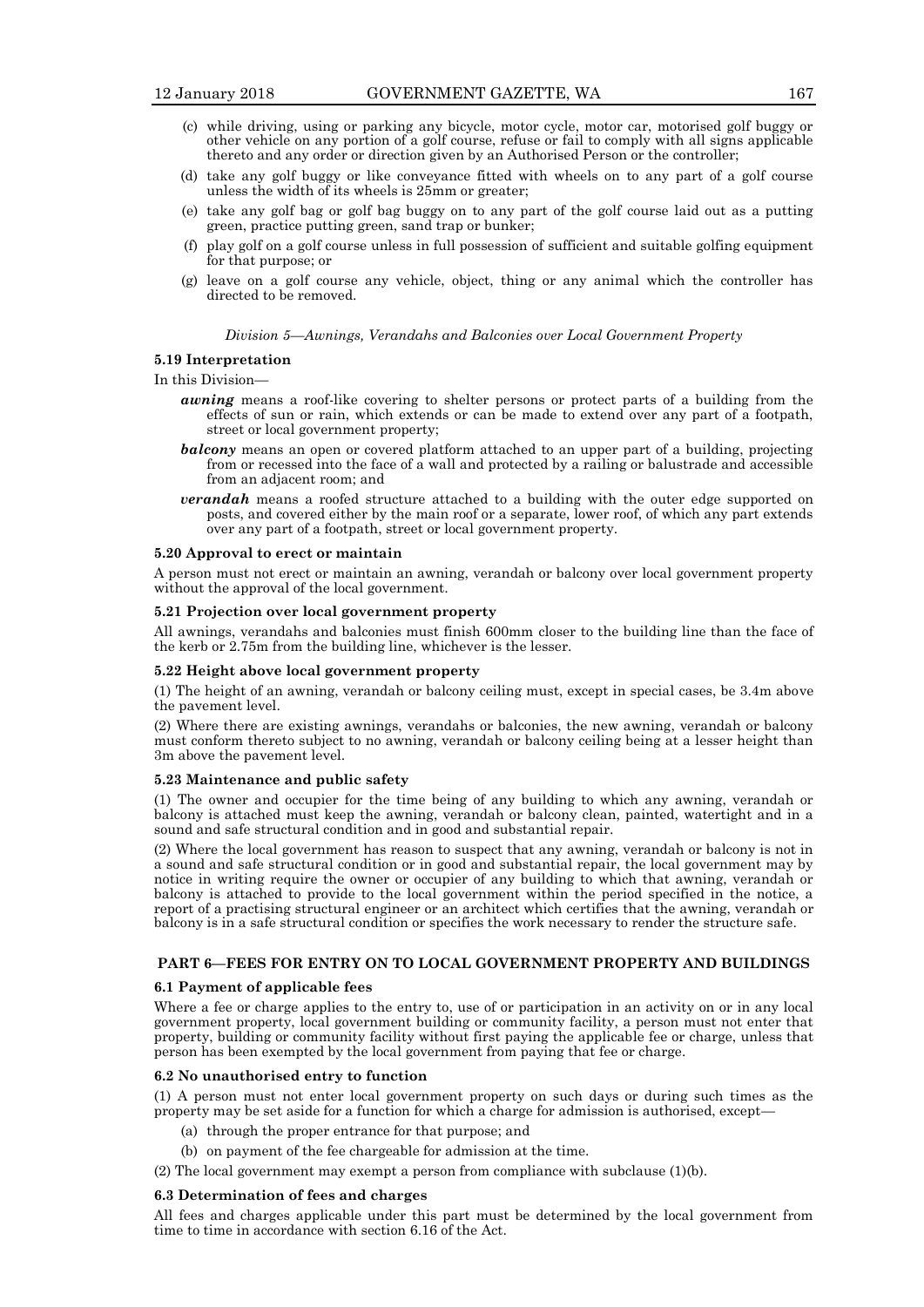#### **PART 7—OBSTRUCTING VEHICLES AND SHOPPING TROLLEYS**

# **7.1 Interpretation**

In this Part—

- *retailer* means a proprietor of a shop which provides shopping trolleys for the use of customers of the shop;
- *shopping trolley* means a container or receptacle on wheels provided by a retailer for the transport of goods.

#### **7.2 Leaving vehicle in public place or on local government property**

(1) A person must not leave a vehicle, or any part of a vehicle, in a public place or on local government property so that it obstructs the use of any part of that public place or local government property, unless that person has first obtained a permit or is authorised to do so under a written law.

(2) A person contravenes subclause (1) where the vehicle is left for a period exceeding 24 hours.

#### **7.3 Name of owner of shopping trolley**

A retailer must clearly mark its name or trading name on any shopping trolley made available for the use of customers.

#### **7.4 Shopping trolleys in public places**

A person must not leave a shopping trolley in a public place, other than in an area set aside for the storage of shopping trolleys.

#### **7.5 Shopping trolley to be removed by owner**

Where a shopping trolley is found abandoned in a public place and the owner has been advised verbally or in writing of its location by the local government, the owner must remove the shopping trolley from the public place within 24 hours of being advised.

# **7.6 Impounding of shopping trolley**

(1) Where an Authorised Person or a member of the Western Australia Police finds a shopping trolley abandoned in a public place, the Authorised Person or a member of the Police Service may impound the shopping trolley and place it in an appointed place.

(2) Where a shopping trolley has been impounded and placed in an appointed place, the apparent owner must be advised verbally or in writing of its location by the local government and, the owner must recover the impounded shopping trolley from the appointed place as set out in the Act.

#### **PART 8—SECURE SUM**

#### **8.1 Security for restoration and reinstatement**

(1) The local government may require an applicant to pay a bond or secure sum to a value determined by the local government as a condition of an approval or permit, before the issue of an approval or permit; or where a land owner proposes to develop, amalgamate or sub-divide land for the purpose of ensuring that—

- (a) a hired local government building or local government property, including fixtures and fittings can be cleaned, replaced or repaired;
- (b) a footpath or local government property damaged, removed or destroyed during the construction of any building on an adjacent lot, can be repaired or reinstated;
- (c) a footpath or local government property damaged, removed or destroyed during the amalgamation or sub-division of adjacent land, can be repaired or reinstated; or
- (d) conditions of an approval or permit insofar as they relate to local government or public property, are complied with.

(2) A bond or secure sum required under subclause (1) is to be paid into an account established by the local government for the purposes of this clause.

#### **8.2 Use by local government of secure sum**

(1) If an applicant, permit or approval holder or adjacent owner or occupier fails to carry out or complete the reinstatement works required by the permit or approval conditions, or by a notice served by the local government, either—

- (a) within the time specified in those conditions; or
- (b) where no such time has been specified, a reasonable time from the expiration of the permit or approval; or
- (c) within 14 days or such time as specified in the notice given by the local government,

then, the local government may carry out or cause to be carried out, the required restoration and reinstatement works or as much work as remains undone.

(2) The permit or approval holder, owner or occupier must pay to the local government on demand all administrative, legal, contractor and other costs including, but not limited to loss of income, estimated or incurred by the local government to restore and reinstate the site or which the local government may be required to pay under this clause.

(3) The local government may apply the proceeds of any bond or secure sum obtained under clause 8.1 to meet any costs incurred under this clause.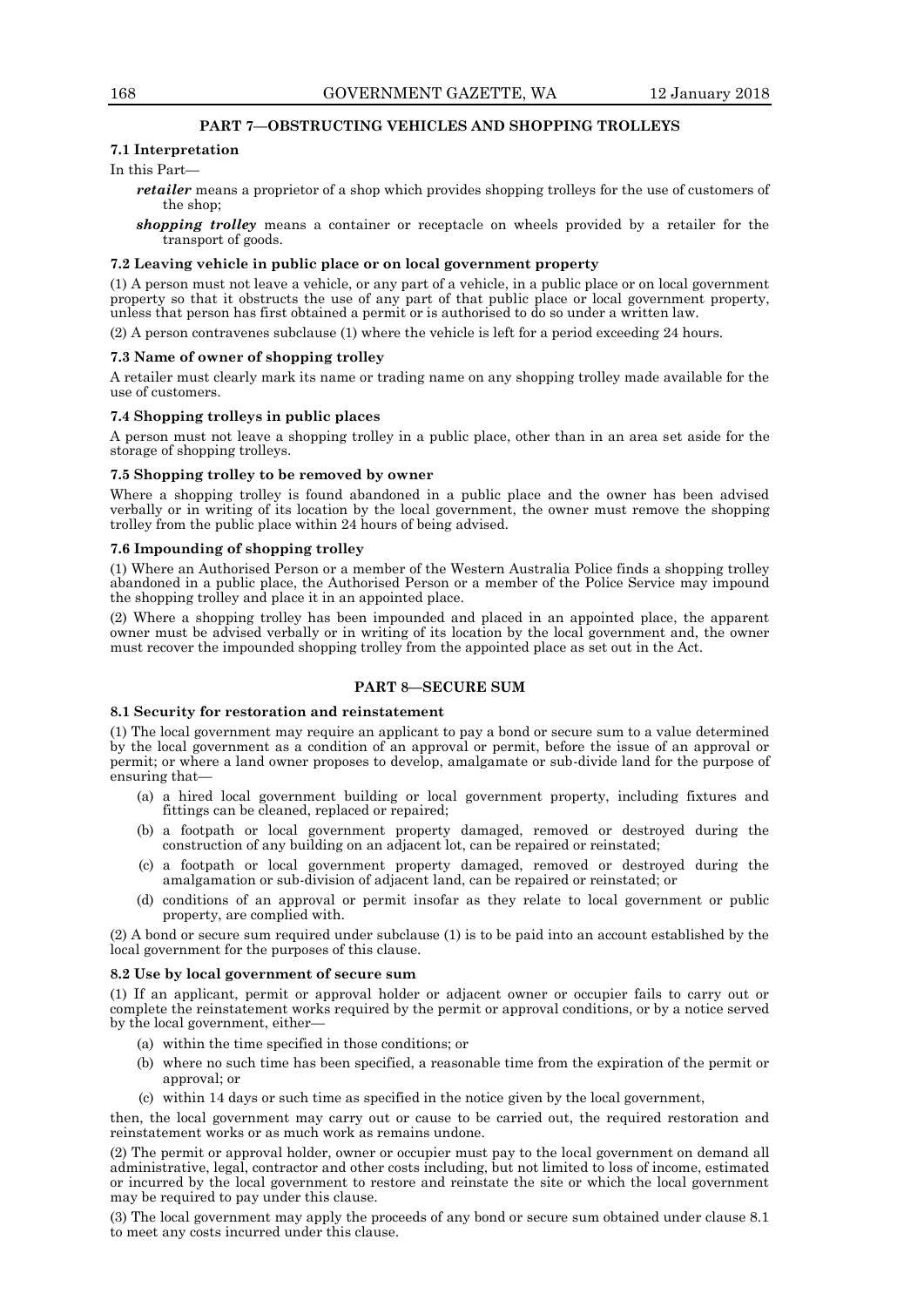(4) The liability of the applicant, permit or approval holder, adjacent owner or occupier to pay the local government's costs under this clause is not limited to the amount, if any, secured under clause 8.1.

#### **PART 9—WORKS IN THOROUGHFARES**

*Division 1—General*

#### **9.1 Works in public property**

A person must not carry out any works in a thoroughfare or public place without first obtaining written approval from the local government, in accordance with regulation 17 of the *Local Government (Uniform Local Provisions) Regulations 1996*, unless otherwise provided for in this local law.

#### *Division 2—Verges*

#### **9.2 Verge treatment**

The owner or occupier of land adjacent to any thoroughfare may only treat the verge in front of such land with a permissible verge treatment and in any event must not—

- (a) alter the finished level of the verge;
- (b) excavate the verge within the drip line of any street tree; or
- (c) cover or obstruct any manholes, gullies or inspection pits which are serviced from time to time by the local government.

#### **9.3 Permissible verge treatments**

(1) The owner or occupier of land which abuts a verge may on that part of the verge directly in front of such land install—

- (a) a permissible verge treatment; or
- (b) irrigation pursuant to clause 9.4(h).

(2) A permissible verge treatment is—

- (a) the planting and maintenance of a lawn;
- (b) the planting and maintenance of a garden provided that—
	- (i) clear sight visibility is maintained at all times for a person using the abutting street in the vicinity of an intersection or bend in the street or using a driveway on land adjacent to the street for access to or from the street;
	- (ii) where there is no footpath, a pedestrian has safe and clear access of a minimum width of 1.5m along that part of the verge immediately adjacent to the kerb;
	- (iii) it does not include a fence, wall or built structure;
	- (iv) it does not include concrete slabs, bricks, rocks, logs, bollards, reticulation boxes, garden ornaments or garden stakes,
	- (v) it does not include loose and uncompacted, inorganic and poorly graded materials greater than 5mm in size, including gravels, crushed bricks or loose stones;
	- (vi) it does not contain artificial grass;
	- (vii) no plant (except grasses or similar plant) is within 6m of an intersection or within 1.5m of a carriageway where there is no footpath; and
	- (viii) it is not of a thorny, poisonous or hazardous nature.
- (c) the installation over no more than one third of the area of the verge (excluding any vehicle crossing) of an acceptable material in accordance with subclause (4), and the planting and maintenance of either a lawn or a garden on the balance of the verge in accordance with paragraph (a) or (b); or
- (d) the installation of an acceptable material.

(4) A person must not install or maintain a verge treatment which is not a permissible verge treatment.

(5) In this Part *acceptable material* means any material which would create a hard surface, and which has been approved by the local government.

### **9.4 Obligations of owners or occupiers for verge treatments**

An owner or occupier who installs and maintains a permissible verge treatment must—

- (a) repair and make good any damage to the verge treatment at such owner's or occupier's expense;
- (b) keep the verge treatment in good and tidy condition and ensure, where the verge treatment is a garden or lawn, that no obstruction of any sort (physical, sight or other) is caused to any accessway, footpath, pavement or thoroughfare;
- (c) ensure that clear sight visibility is maintained at all times for a person using the abutting street in the vicinity of an intersection or bend in the street or using a driveway on land adjacent to the street for access to or from the street;
- (d) lay, install or pave a surface with an acceptable material only;
- (e) not place any obstruction on or around any verge treatment;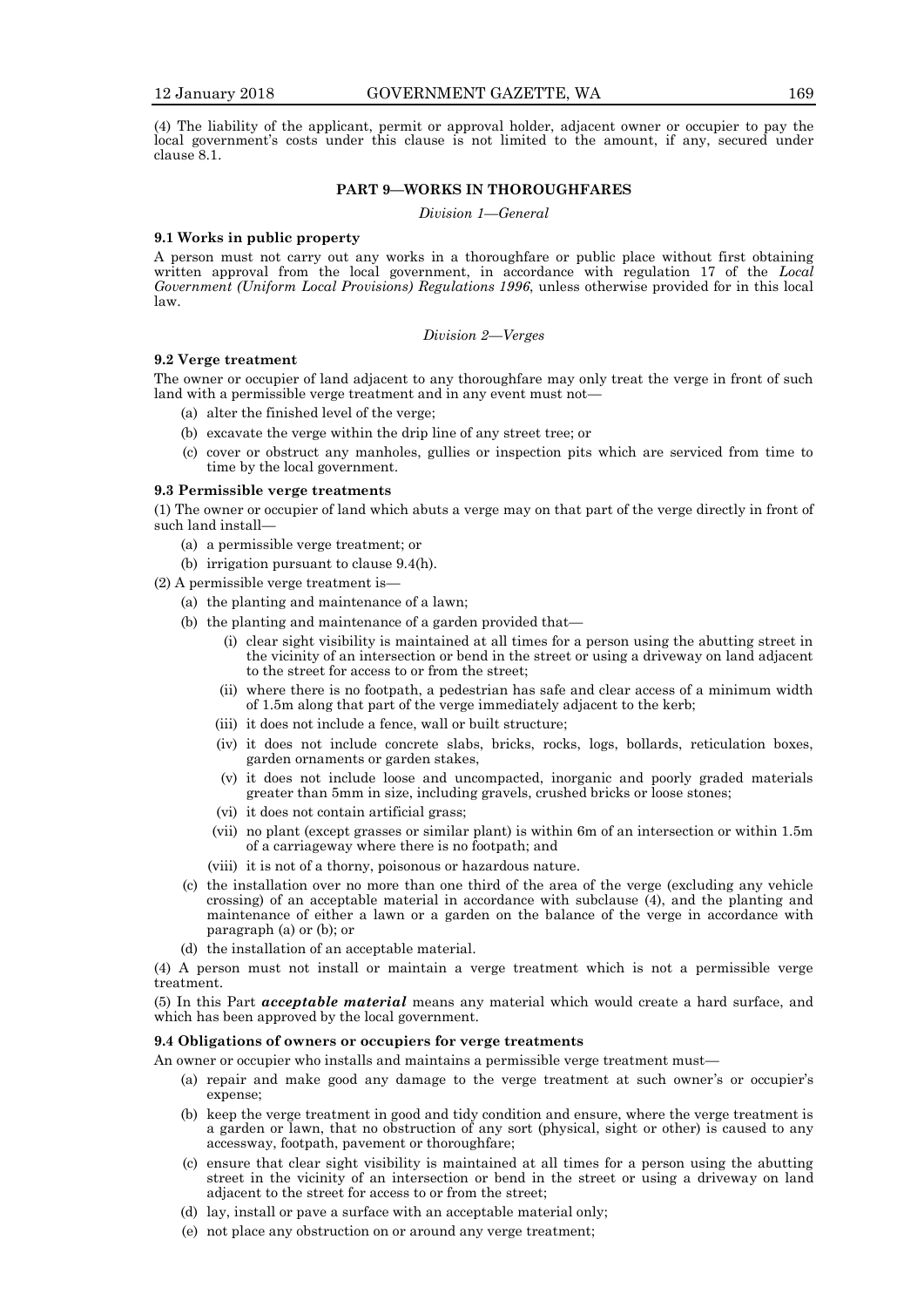- (f) not water or maintain a verge treatment in such a manner as to cause a nuisance or hazard to any person using the adjacent footpath, accessway or thoroughfare;
- (g) not extend the verge treatment beyond the verge immediately adjacent to the property owned or occupied, without the written approval of the owner of the adjoining property, immediately adjacent to the verge to be treated; and
- (h) ensure that any sprinklers or pipes installed to irrigate a verge treatment—
	- (i) do not protrude above the level of the lawn when not in use;
	- (ii) are not used at such times as to cause unreasonable inconvenience to pedestrians or other persons; or
	- (iii) do not otherwise present a hazard to pedestrians or other persons.

#### **9.5 Enforcement**

The local government may give notice in writing requiring the adjacent owner or occupier of any land to make good, or to remove all or any part of a verge treatment that does not comply with the local government's permissible verge treatment specifications, within the time period specified in the notice.

#### **9.6 Power to carry out public works on a verge**

Where the local government or an authority empowered to do so under a written law disturbs, digs up or carries out any works in a verge which has a permissible verge treatment, then the local government or the authority must use its best endeavours to—

- (a) replace and restore any reticulation, pipes or sprinklers; and
- (b) back fill with sand any garden or lawn,

but otherwise is not be liable to replace or restore any—

- (i) verge treatment and, in particular, any plant, or any other acceptable material or other hard surface; or
- (ii) sprinklers, pipes or other reticulation.

#### *Division 3—Existing verge treatments*

#### **9.7 Transitional provision**

(1) In this clause—

*former provisions* means the local law of the local government which permitted certain types of verge treatments, whether with or without the consent of the local government, and which was repealed by this local law.

(2) A verge treatment which—

- (a) was installed prior to the commencement day; and
- (b) on the commencement day is a type of verge treatment which was permitted under and complied with the former provisions,

is to be taken to be a permissible verge treatment for so long as the verge treatment remains of the same type and continues to comply with the former provisions.

#### *Division 4—Vehicle Crossings*

#### **9.8 Vehicle crossing treatment**

The owner or occupier of land adjacent to a thoroughfare may only install or have installed a vehicle crossing in front of such land which is a permissible vehicle crossing treatment.

#### **9.9 Vehicle crossings**

The owner or occupier of land adjacent to a thoroughfare may install a vehicle crossing in accordance with the local government's vehicle crossing specifications, as varied from time to time.

#### **9.10 Contribution towards construction of a vehicle crossing**

For the purpose of determining the local government's contribution towards the construction of a vehicle crossing as stipulated in *Local Government (Uniform Local Provisions) Regulations 1996*, the minimum requirements for a vehicle crossing for a residential area must be used to determine the contribution for construction of a vehicle crossing.

### **9.11 Temporary vehicle crossings**

(1) Where it is likely that works on a lot will involve vehicles leaving a thoroughfare and entering the lot, the person responsible for the works must obtain a permit for the construction of a temporary crossing to protect the existing carriageway, kerb, drains and footpath, where—

- (a) a crossing does not exist; or
- (b) a crossing does exist, but the nature of the vehicles and their loads is such that they are likely to cause damage to the crossing.

(2) The person responsible for the works in subclause  $(1)$  is to be taken to be-

(a) the builder named on the building permit issued under *the Building Act 2011* or *Local Government (Miscellaneous Provisions) Act 1960*, if one has been issued in relation to the works; or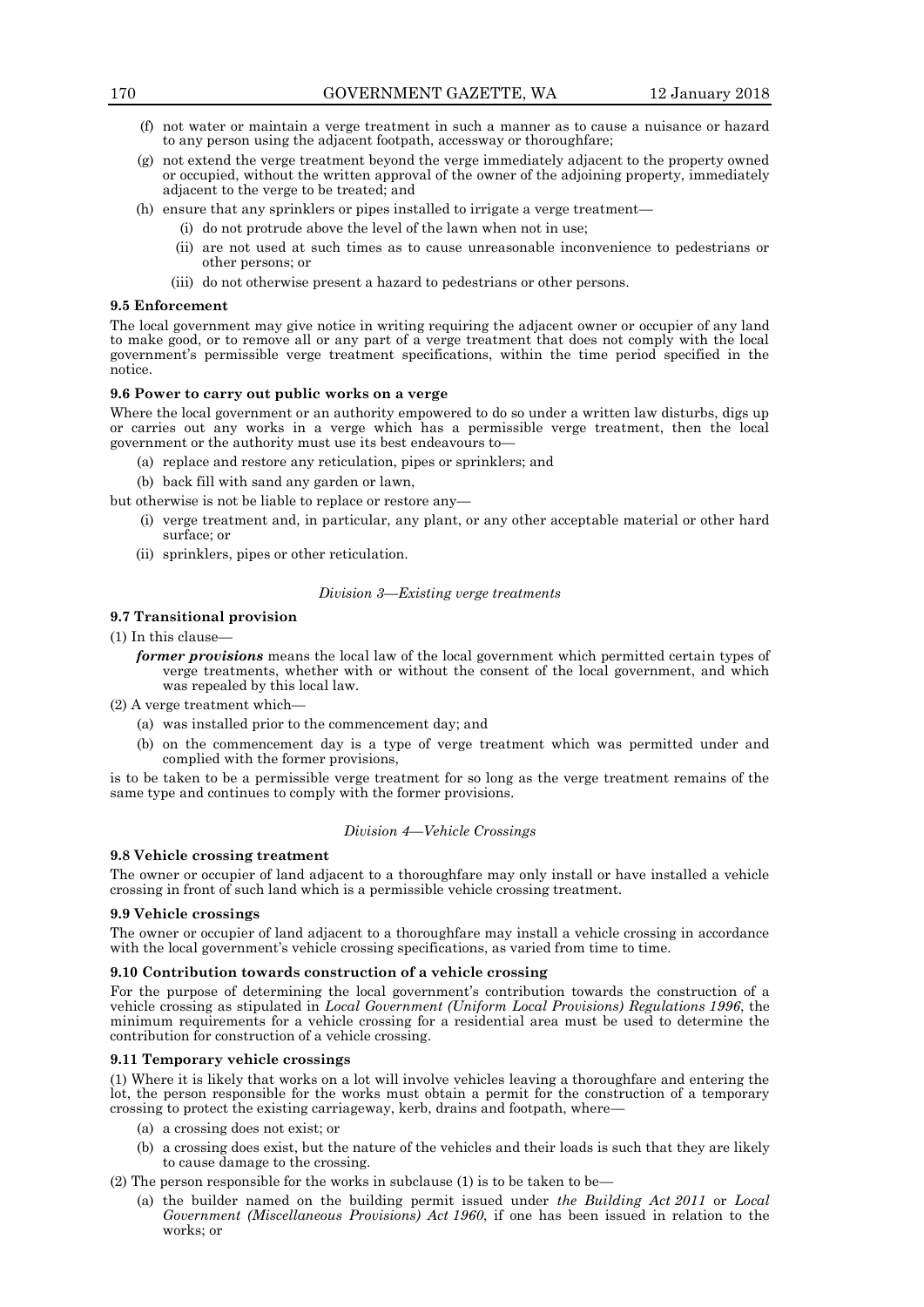(b) the registered proprietor of the lot, if no building permit has been issued under *the Building Act 2011*, or *Local Government (Miscellaneous Provisions) Act 1960* in relation to the works.

(3) If the local government approves an application for a permit for the purpose of subclause (1), the permit is taken to be issued on the condition that until such time as the temporary crossing is removed, the permit holder must keep the temporary crossing in good repair and in such a condition so as not to create any danger or obstruction to persons using the thoroughfare.

#### **9.12 Removal of redundant vehicle crossings**

(1) Where works on a lot will result in a crossing no longer giving access to a lot, the crossing is to be removed and the kerb, drain, footpath, verge and any other part of the thoroughfare affected by the removal are to be reinstated to the satisfaction of the local government.

- (2) The local government may give written notice to the owner or occupier of a lot requiring them to—
	- (a) remove any part or all of a crossing which does not give access to the lot; and
	- (b) reinstate the kerb, drain, footpath, verge and any other part of the thoroughfare, which may be affected by the removal,

within the period of time stated in the notice, and the owner or occupier of the lot must comply with that notice.

#### *Division 5—Protection of footpaths, verges and street trees*

#### **9.13 Footpath and verge protection**

(1) The owner, occupier, licensee or contractor who undertakes works on a private property adjacent to a footpath or verge, must—

- (a) take all necessary precautions to ensure that the footpath or verge is not damaged during the course of the works;
- (b) take all necessary action to ensure that the footpath or verge remains in a safe functional state suitable for use by the public; and
- (c) notify the local government of any existing damage to the footpath or verge prior to the commencement of the works.

(2) A person who carries out any building or other operations or works necessitating the crossing of a footpath with vehicles that may cause damage to the footpath or verge, must ensure that—

- (a) all reasonable precautions are taken to prevent damage to the footpath, verge, or street tree during the course of the works; and
- (b) heavy vehicles that access the private property, are to cross the footpath at the designated area for the proposed vehicle crossing.

(3) A person who causes damage to a footpath or verge during works undertaken on private property or works within the road reserve must pay the costs of the local government to reinstate street trees and repair the damage.

#### **9.14 Street tree protection**

(1) The owner, occupier, licensee or contractor who undertakes works on a private property adjacent to a street tree, must-

- (a) take all necessary precautions to ensure that the street tree is protected and not damaged during the course of the works;
- (b) provide a tree protection zone around the trunk of the tree comprising of temporary fixed barricade/fencing, measuring from the trunk of the tree, of at least 2m by 2m (preferably with appropriate signage), erected around the tree to protect the root zone and tree during the construction works;
- (c) not place or store any building materials, building rubble and/or debris against the tree protection barricade or within the tree protection zone;
- (d) ensure clear access to the tree is maintained at all times to enable the local government to access the tree for watering or carry out any works to the tree as required; and
- (e) notify the local government of any existing damage to the street tree or if the tree becomes damaged.

(2) Any person who causes damage to a street tree must pay the costs of the local government to carry out remedial works or to replace the street tree.

(3) Any person who causes significant damage to a street tree or its destruction, commits an offence.

(4) In instances where a tree is assessed by the local government as being significant in size, the barricade around the tree may need to be a greater distance from the tree trunk and this will be determined by the local government.

#### **PART 10—ACTIVITIES IN LOCAL GOVERNMENT AND PUBLIC PLACES**

#### **10.1 General prohibitions**

A person must not—

- (a) plant any plant (except grasses or a similar plant) within 6m of an intersection;
- (b) plant any plant which exceeds or which may exceed 0.75m in height on a thoroughfare, where that plant obstructs or restricts the vision of a driver using a driveway on land adjacent to the street for access to or from the street;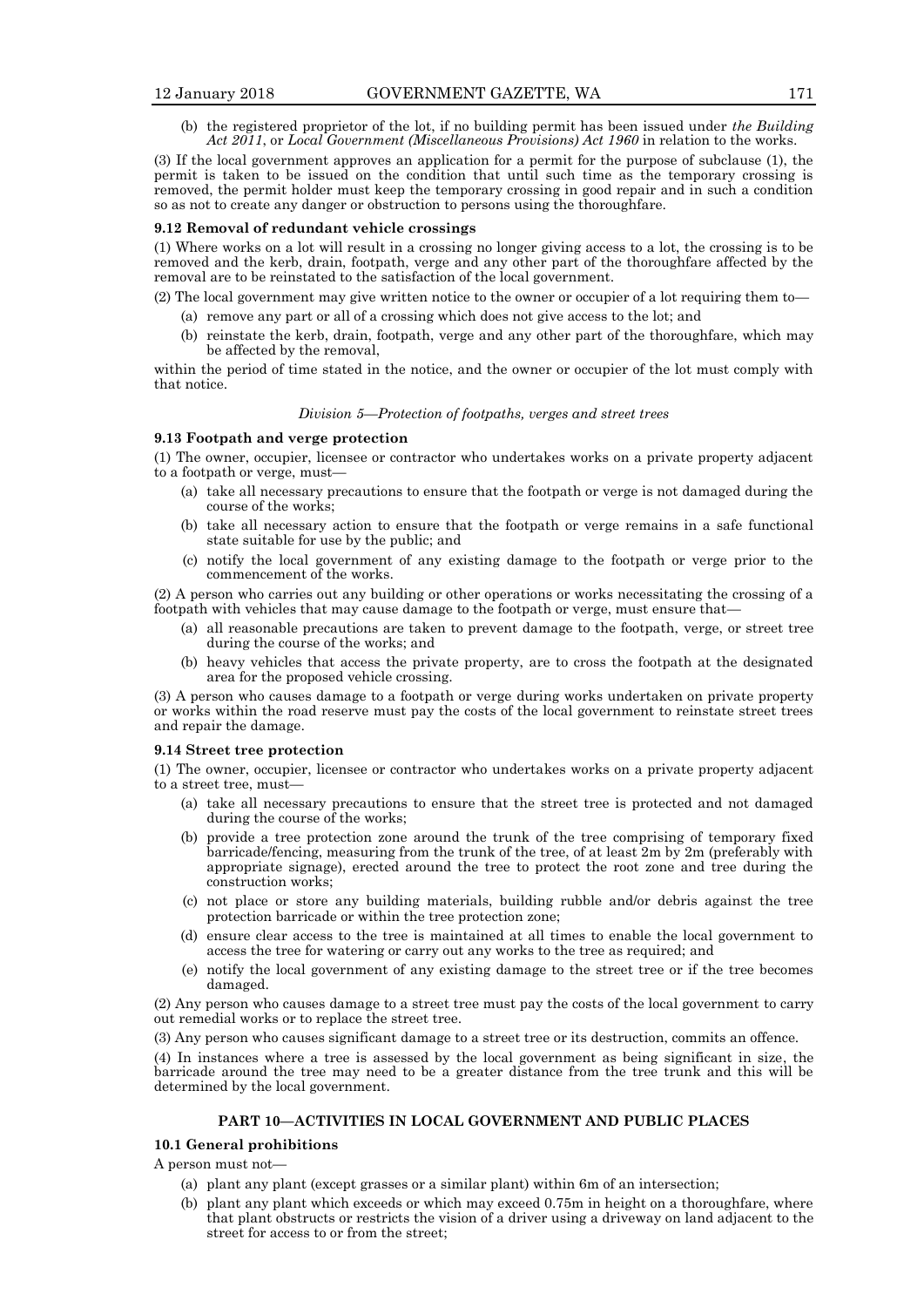- (c) damage a lawn or a garden or remove any plant or part of a plant from a lawn or a garden unless—
	- (i) the person is the owner or the occupier of the lot abutting that portion of the thoroughfare and the lawn or the garden or the particular plant has not been installed or planted by the local government; or
	- (ii) the person is acting under the authority of a written law;
- (d) plant any plant (except grass or a similar plant) on a thoroughfare or verge contrary to the local government's permissible verge treatment specifications;
- (e) place on any footpath any fruit, fruit skins, vegetable or other substance or fluid (but not water) which may create a hazard for any person using the footpath;
- (f) unless at the direction of the local government, damage, remove or interfere with any signpost, direction plate, guidepost, notice, shelter, shed, fence or any structure erected on a thoroughfare owned by the local government or a person acting under the authority of a written law;
- (g) play or participate in any game or sport so as to cause danger to any person or thing or impede the movement of vehicles or persons on a footpath or thoroughfare;
- (h) within a mall, arcade or verandah of a shopping centre, ride any skateboard, rollerblades or similar device; or
- (i) permit, allow or maintain a tree, plant, shrub or other vegetation on private property to overhang or grow over or onto a footpath, thoroughfare or local government property in such a manner so as to cause a nuisance, hazard, obstruction or impede the movement of a person or vehicle.

#### **PART 11—NOTICES**

#### *Division 1—Notices*

#### **11.1 Notice to redirect or repair sprinkler**

Where a lawn or a garden is being watered with a sprinkler which is on the lawn or the garden, in a manner which causes or may cause an inconvenience or obstruction to any person using a thoroughfare, the local government may give a notice to the owner or the occupier of the land abutting on the lawn or the garden, requiring the owner or the occupier or both to move or alter the direction of the sprinkler or other watering equipment.

#### **11.2 Plants encroaching over a footpath, thoroughfare or local government property**

(1) Where a tree, plant, shrub or other vegetation on private property overhangs or grows over or onto a footpath, thoroughfare or local government property in such a manner so as to cause a nuisance, hazard, obstruction or impede the movement of a person or vehicle, the local government may give a notice to the owner or the occupier of the land which contains the tree, plant, shrub or other vegetation, to remove, cut, move or otherwise deal with that tree, plant, shrub or other vegetation, so as to abate the nuisance, hazard or obstruction.

(2) Subclause (1) does not apply where the plant was planted by the local government.

#### **11.3 Notice to repair damage to thoroughfare**

Where any portion of a thoroughfare, verge or footpath has been damaged, or is in the opinion of an Authorised Person, dangerous to the public, the local government may by notice to the person who caused the damage or dangerous condition, order the person to repair or replace that portion of the thoroughfare, verge or footpath to the satisfaction of the local government.

#### **11.4 Notice to remove thing unlawfully placed on thoroughfare**

Where any thing is placed on a thoroughfare in contravention of this local law, the local government may by notice in writing to the owner or the occupier of the property which abuts on that portion of the thoroughfare where the thing has been placed, or such other person who may be responsible for the thing being so placed, require the relevant person to remove the thing.

#### **11.5 Failing to comply with a notice**

A person who fails to comply with a notice issued pursuant to clauses 11.1, 11.2(1), 11.3 or 11.4, commits an offence.

#### *Division 2—Right of Appeal and Review*

### **11.6 Application of Division 1, Part 9 of the Act**

When the local government makes a decision as to whether it will—

- (a) grant a person a permit or consent under this local law; or
- (b) renew, vary or cancel a permit or consent that a person has under this local law,

the provisions of Division 1 of Part 9 of the Act and regulations 33 of the Regulations apply to that decision.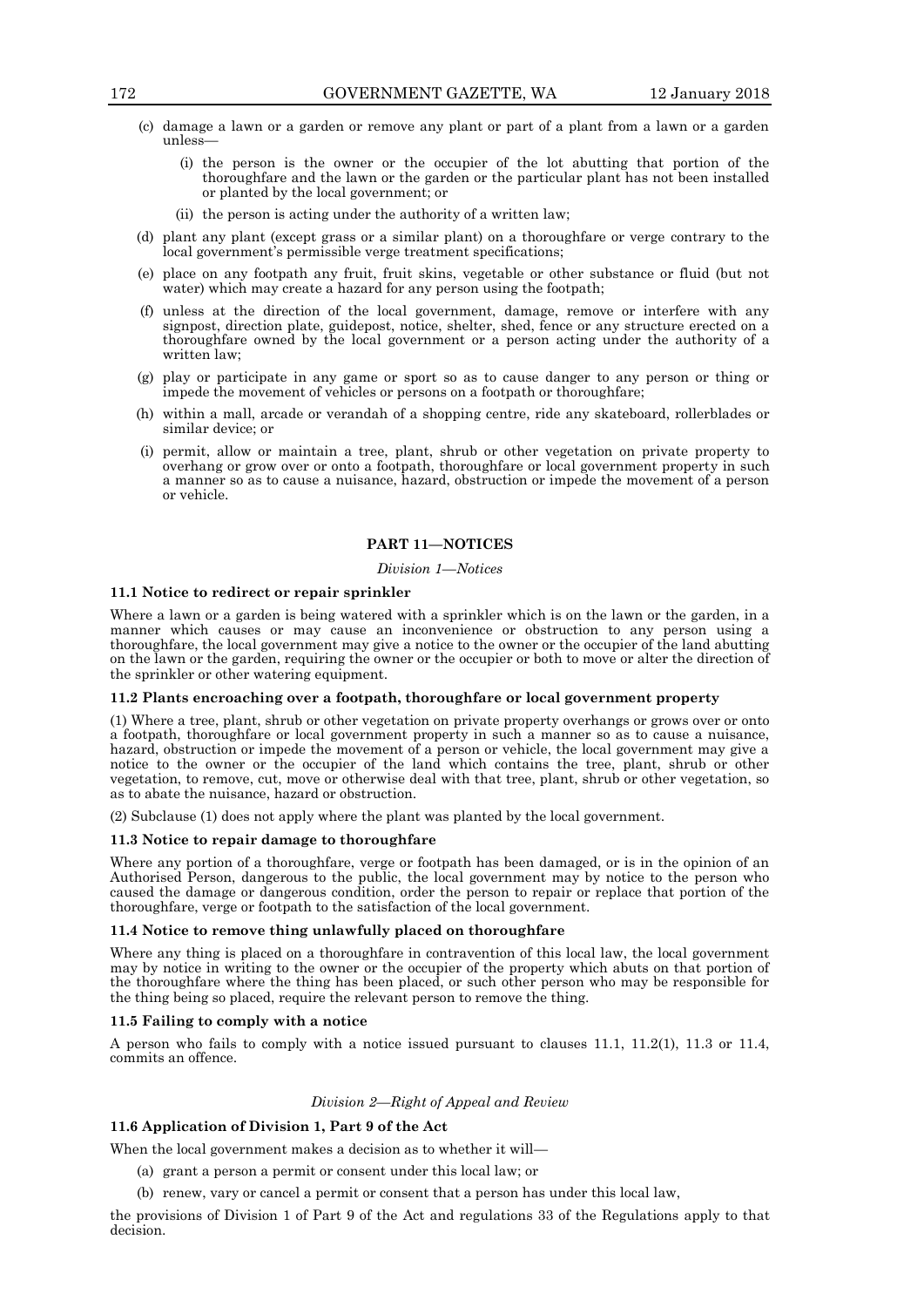#### **PART 12—MISCELLANEOUS**

#### **12.1 Persons may be directed to leave local government property or building**

An Authorised Person may direct a person to leave local government property or a local government building where the Authorised Person reasonably suspects that the person has contravened a provision of any written law.

#### **12.2 Disposal of lost property**

(1) An article left on any local government property, and not claimed within a period of 3 months, may be disposed of by the local government in any manner it thinks fit.

(2) Neither the local government nor any local government employee or any Authorised Person may in any way be responsible for any articles or money lost, stolen, damaged, destroyed whilst on or in any local government property or building.

#### **12.3 Impounding of goods and recovery of expenses**

The local government may-

- (a) impound goods in accordance with regulation 29 of the *Local Government (Functions and General) Regulations 1996*, and
- (b) withhold impounded or confiscated goods until costs are paid, dispose of impounded, confiscated or uncollected goods and recover impounding fees, in accordance with sections 3.46, 3.47 and 3.48 of the Act.

#### **12.4 Liability for damage to local government property or building**

(1) Where a person unlawfully causes physical damage or detrimentally affects the appearance or nature of any local government property, the local government may by notice in writing to that person require that person within the time required in the notice to, at the option of the local government, pay the costs of—

- (a) reinstating the property to the state it was in prior to the occurrence of the damage; or
- (b) replacing that property.

(2) Unless there is proof to the contrary, a person is to be taken to have damaged local government property within subclause (1) where—

- (a) a vehicle or a boat caused the damage, the person was the person responsible, at the time the damage occurred, for the control of the vehicle or the boat; or
- (b) the damage occurred under a permit or approval, the person is the permit or approval holder in relation to that permit.

(3) On a failure to comply with a notice issued under subclause (1), the local government may recover the costs referred to in the notice as a debt due to it.

#### **12.5 Public liability insurance and indemnity**

(1) Where, as a condition of a permit or approval, the permit or approval holder or the property owner is required to provide a public liability insurance policy, indemnifying the local government against all actions, suits, claims, damages, losses and expenses made against or incurred by the local government arising from any activity, action or thing performed or erected in accordance with the permit and keep that insurance policy current for the duration of the permit or at all times, the permit or approval holder or the property owner must—

- (a) enter into an agreement with the local government to provide and maintain the required public liability insurance protection;
- (b) take out a public liability insurance policy in the name of the permit or approval holder for a minimum value of 10 million dollars or such other amount as the local government considers appropriate to the risk and liability involved;
- (c) include a clause in the policy which prevents the policy from being cancelled without the written consent of the local government;
- (d) include a clause in the policy which requires the insurance company to advise the local government if the policy lapses, is cancelled or is no longer in operation; and
- (e) on the request of an Authorised Person, provide for inspection, a certificate of currency for the required insurance policy.

(2) A permit or approval holder or a property owner who refuses to or cannot provide a current certificate of insurance 14 days prior to the commencement of any activity, action or thing performed or erected in accordance with the permit, as required in accordance with subclause (1), commits an offence.

### **PART 13—ENFORCEMENT**

#### *Division 1—Notices given under this local law*

#### **13.1 Offence to fail to comply with notice**

Whenever the local government gives a notice under this local law requiring a person to do any thing, if a person fails to comply with the notice, that person commits an offence.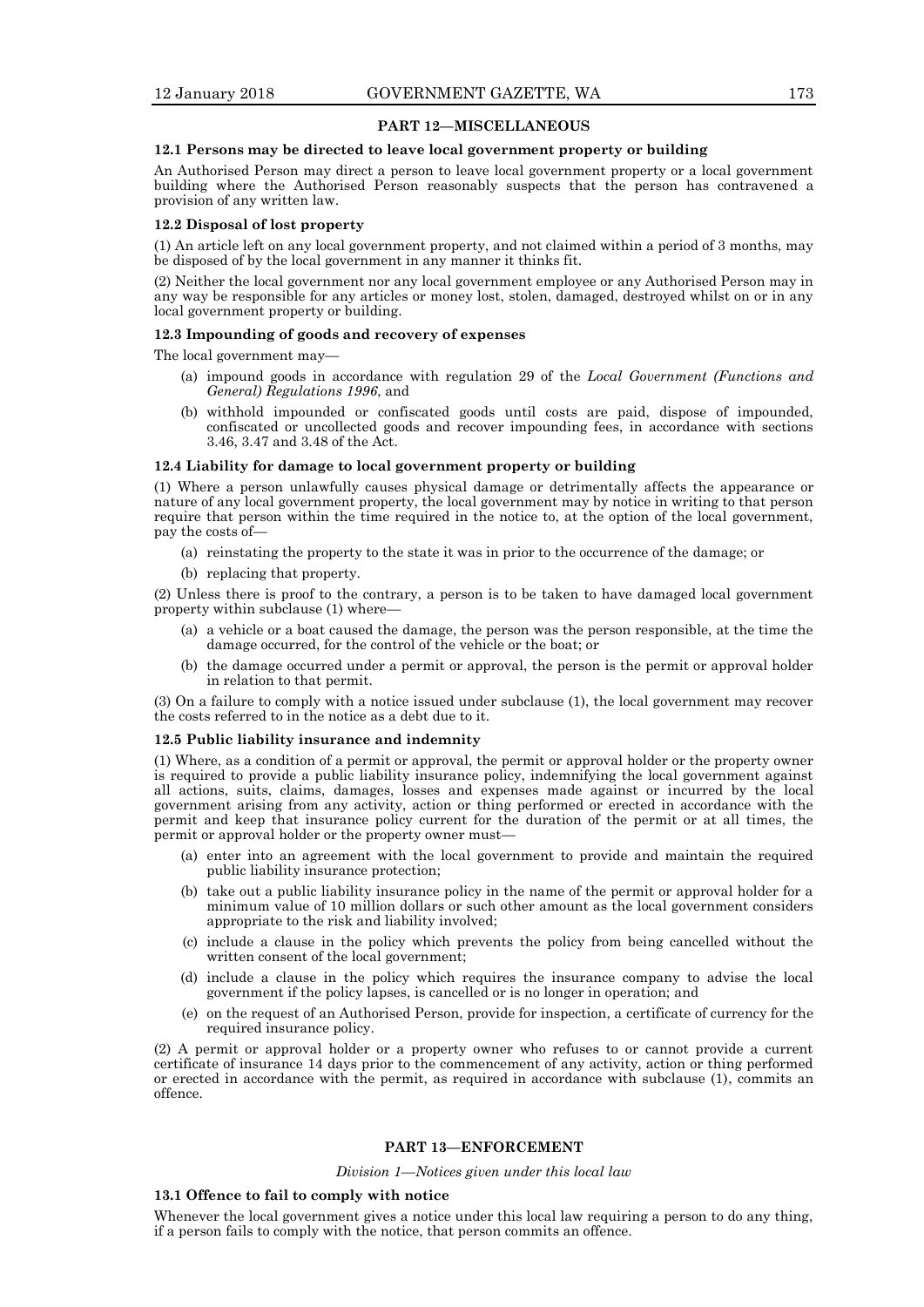#### **13.2 Local government may undertake requirements of notice**

Where a person fails to comply with a notice referred to in clause 13.1, the local government may by its employees, agents or contractors carry out the works and do all things specified in the notice and may recover from that person, as a debt, the costs incurred so doing.

# *Division 2—Offences and penalties*

#### **13.3 Offences and penalties**

(1) A person who fails to do anything required or directed to be done under this local law, or who does anything which under this local law that person is prohibited from doing, commits an offence.

(2) A person who commits an offence under this local law is liable, upon conviction, to a penalty not less than \$500 and not exceeding \$5,000, and if the offence is of a continuing nature, to an additional penalty not exceeding \$500 for each day or part of a day during which the offence has continued.

#### **13.4 Modified penalties**

(1) An offence against a clause specified in Schedule 1 is a prescribed offence for the purposes of section 9.16(1) of the Act.

(2) The amount of the modified penalty for a prescribed offence is that specified adjacent to the clause in Schedule 1.

# **13.5 Form of Notices**

(1) For the purposes of this local law—

- (a) where a vehicle is involved in the commission of an offence, the form of the infringement notice referred to in section 9.13 of the Act is that of Form 1 in Schedule 1 of the Regulations;
- (b) the form of the infringement notice given under section 9.17 of the Act is that of Form 2 in Schedule 1 of the Regulations; and
- (c) the form of the infringement withdrawal notice referred to in section 9.20 of the Act is that of Form 3 in Schedule 1 of the Regulations.

(2) Where an infringement notice is given under section 9.16 of the Act in respect of an alleged offence against clause 2.4, the notice is to contain a description of the alleged offence.

#### *Division 3—Evidence in legal proceedings*

#### **13.6 Evidence of a determination**

(1) In any legal proceedings, evidence of a determination may be given by tendering the register referred to in clause 2.5 or a certified copy of an extract from the register.

(2) It is to be presumed, unless the contrary is proved, that the determination was properly made and that every requirement for it to be made and have effect has been satisfied.

(3) Subclause (2) does not make valid a determination that has not been properly made.

|             |                      |                                                                                                                                               | [clause $13.4$ ]          |
|-------------|----------------------|-----------------------------------------------------------------------------------------------------------------------------------------------|---------------------------|
| Item<br>No. | <b>Clause</b><br>No. | Nature of offence                                                                                                                             | Modified<br>Penalty<br>\$ |
| 1.          | 2.4                  | Failing to comply with a determination                                                                                                        | 250                       |
| 2.          | 3.6(1)               | Failing to comply with conditions of a permit                                                                                                 | 250                       |
| 3.          | 3.6(2)               | Failing to comply with conditions of a permit as varied                                                                                       | 250                       |
| 4.          | 3.12(1)              | Failing to obtain a permit for activities requiring a permit                                                                                  | 250                       |
| 5.          | 3.13(2)(a)           | Failing to obtain a permit to camp on local government property                                                                               | 250                       |
| 6.          | 3.14(1)              | Consumption or possession of liquor without a permit                                                                                          | 250                       |
| 7.          | 3.15                 | Failure of permit holder to comply with responsibilities                                                                                      | 250                       |
| 8.          | $4.1(a)$ or $(b)$    | Behaving in a manner likely to cause injury, interruption,<br>disturbance or interference to other persons using local government<br>property | 250                       |
| 9.          | 4.2(1)               | Person using toilet block or change room specified for use by other<br>gender                                                                 | 250                       |
| 10.         | 4.2(2)(a)            | Loitering outside or acting in an unlawful manner in any toilet<br>block or change room                                                       | 250                       |
| 11.         | 4.2(2)(b)            | Entering or attempting to enter an occupied cubicle or compartment                                                                            | 250                       |
| 12.         | 4.3                  | Failing to wear adequate clothing to prevent indecent exposure                                                                                | 150                       |
| 13.         | 4.4(1)               | Behaving in a way which may be detrimental to local government<br>property                                                                    | 250                       |

# **SCHEDULE 1—PRESCRIBED OFFENCES**

————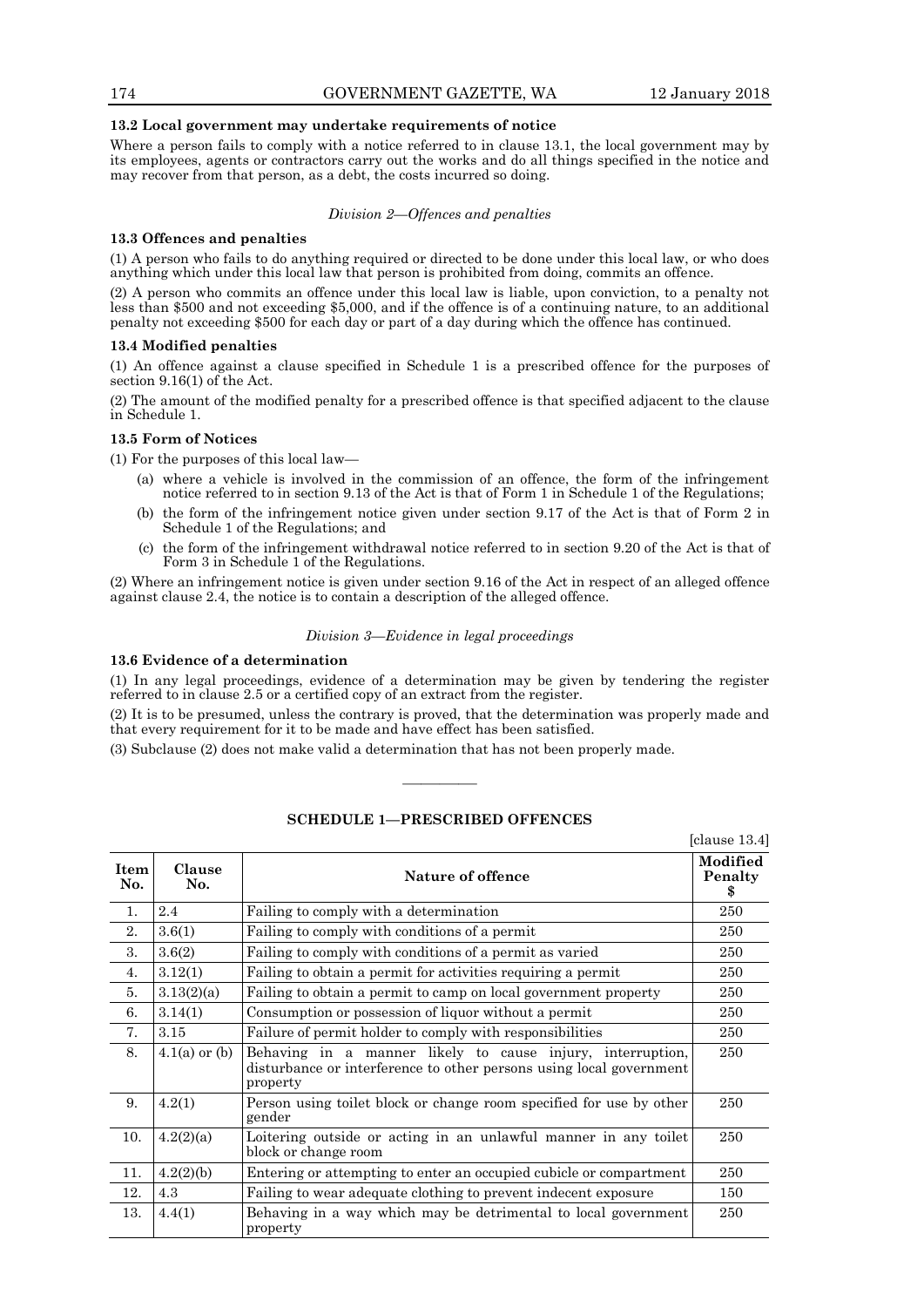| Item<br>No. | Clause<br>No. | Nature of offence                                                                                                                                           | Modified<br>Penalty<br>\$ |
|-------------|---------------|-------------------------------------------------------------------------------------------------------------------------------------------------------------|---------------------------|
| 14.         | 4.5(1)(a)     | Taking, injuring or killing, or attempting to take, injure or kill any<br>fauna                                                                             | 250                       |
| 15.         | 4.5(1)(b)     | Taking onto, setting or using any animal, bird or fish trap while on<br>any local government property                                                       | 150                       |
| 16.         | 4.6(1)(a)     | Removing, damaging or interfering with any flora on local<br>government property without approval                                                           | 150                       |
| 17.         | 4.6(1)(b)     | Cultivating, planting or depositing flora on local government<br>property without approval                                                                  | 150                       |
| 18.         | 4.7           | A person under the influence of liquor or a prohibited drug must not<br>enter or remain on local government property                                        | 250                       |
| 19.         | 4.9(2)        | Failing to comply with a sign on local government property                                                                                                  | 250                       |
| 20.         | 5.2(2)        | Failing to leave a community facility quietly and peaceably when<br>requested to do so                                                                      | 250                       |
| 21.         | 5.3(a)        | Smoking or consuming food or drink in a prohibited area in a<br>community facility                                                                          | 150                       |
| 22.         | 5.3(b)        | Climbing up or upon a community facility                                                                                                                    | 150                       |
| 23.         | 5.3(c)        | Entering or using, or attempting to enter or use a community<br>facility whilst unclean or suffering from a contagious, infectious or<br>cutaneous disease  | 150                       |
| 24.         | 5.5(a)        | Using a sandboard, other board or thing to slide down a sand dune                                                                                           | 150                       |
| 25.         | 5.5(c)        | Traversing sand dunes other than along designated paths.                                                                                                    | 150                       |
| 26.         | 5.5(d)        | Taking a vehicle onto any beach or sand dune without authorisation                                                                                          | 250                       |
| 27.         | 5.6(1)        | Launching a boat into sea from area not approved or not permitted<br>by signs                                                                               | 250                       |
| 28.         | 5.6(2)        | Launching a personal water craft into sea other than from a boat<br>launching ramp                                                                          | 250                       |
| 29.         | 5.9(a)        | Failing to comply with a sign erected on a beach                                                                                                            | 250                       |
| 30.         | 5.9(b)        | Failing to comply with a direction given by an Authorised Person                                                                                            | 250                       |
| 31.         | 5.10(1)(a)    | Fishing or using a fishing net in an area where fishing is prohibited<br>or restricted by signs                                                             | 150                       |
| 32.         | 5.10(1)(b)    | Fishing in an area set aside as designated permitted bathing area                                                                                           | 150                       |
| 33.         | 5.10(2)(a)    | Cleaning fish or cutting bait that causes a nuisance to beach users                                                                                         | 250                       |
| 34.         | 5.10(2)(b)    | Leaving or depositing fish offal on land or in the sea within 200m of<br>any beach                                                                          | 250                       |
| 35.         | 5.10(2)(c)    | Using berley, oil or material that causes a nuisance to beach users<br>or is detrimental to the environment                                                 | 250                       |
| 36.         | 5.10(2)(d)    | Fishing for sharks without approval of the local government                                                                                                 | 250                       |
| 37.         | 5.11(1)       | Using or riding a surfing appliance, or drive a personal watercraft<br>or boat in a designated permitted bathing area                                       | $250\,$                   |
| 38.         | 5.12          | Unauthorised entry to fenced or closed local government property                                                                                            | 250                       |
| 39.         | 5.14(a)       | Failing to observe and comply with general conditions of play and<br>local rules of golf                                                                    | 150                       |
| 40.         | 5.14(b)       | Failing to comply with direction of controller or Authorised Person                                                                                         | 150                       |
| 41.         | 5.14(c)       | Failing to comply with notice to direct or control play on golf course                                                                                      | 150                       |
| 42.         | 5.15(a)       | Without approval of the controller, be accompanied by a non-playing<br>spectator whilst playing golf                                                        | 150                       |
| 43.         | 5.15(b)       | Without approval of the controller, crossing or trespassing on any<br>portion of the golf course prepared for play                                          | 150                       |
| 44.         | 5.15(c)       | Without approval of the controller, seeking employment or be<br>employed as a caddie, for a fee                                                             | 150                       |
| 45.         | 5.15(d)       | Without approval of the controller, selling, offering or exposing for<br>sale or exchange any golf ball or any golf equipment or other goods<br>or services | 250                       |
| 46.         | 5.17          | Failing to produce written authority to play golf for number of holes,<br>day and time on the golf course                                                   | 250                       |
| 47.         | 5.18(a)       | Taking a vehicle onto the golf course without approval of the<br>controller                                                                                 | 250                       |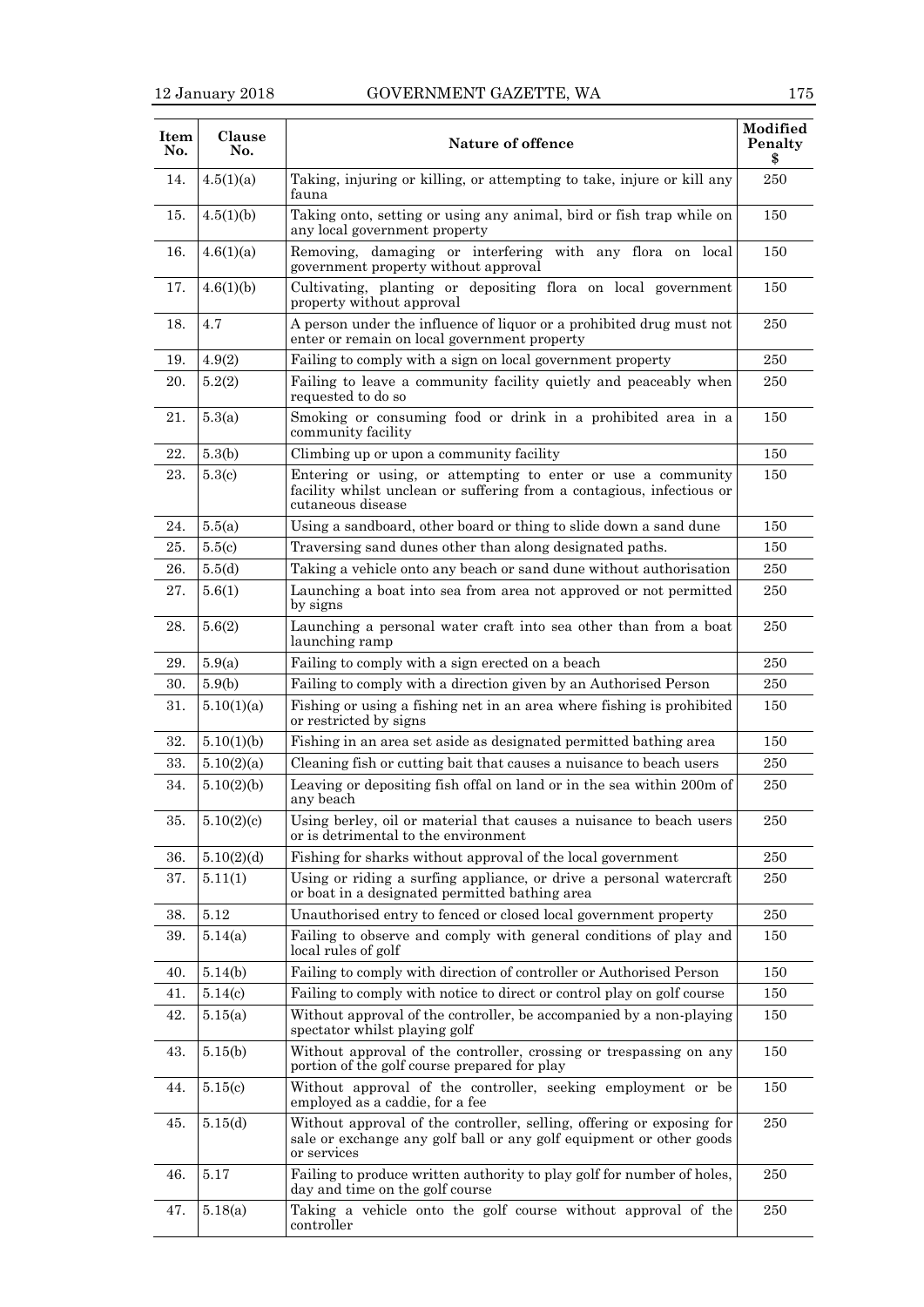# 176 GOVERNMENT GAZETTE, WA 12 January 2018

| Item<br>No. | <b>Clause</b><br>No. | Nature of offence                                                                                                                                                                                                                                                                     | Modified<br>Penalty<br>\$ |
|-------------|----------------------|---------------------------------------------------------------------------------------------------------------------------------------------------------------------------------------------------------------------------------------------------------------------------------------|---------------------------|
| 48.         | 5.18(b)              | Driving, using or parking a bicycle, motor cycle, motor car,<br>motorised golf buggy or other vehicle on any portion of the golf<br>course reserve except in such areas paved, marked and set apart for<br>such purpose without the prior consent of the controller                   | 250                       |
| 49.         | 5.18(c)              | Refusing or failing to comply with all signs while driving, using or<br>parking any bicycle, motor cycle, motor car, motorised golf buggy or<br>other vehicle on any portion of the golf course reserve, or any order<br>or direction given by an Authorised Person or the controller | 250                       |
| 50.         | 5.18(d)              | Taking any golf buggy with wheels less than 25mm wide onto any<br>part of the golf course                                                                                                                                                                                             | 150                       |
| 51.         | 5.18(g)              | Leaving on the golf course any vehicle, object or animal                                                                                                                                                                                                                              | 250                       |
| 52.         | 5.20                 | Erecting or maintaining an awning, verandah or balcony without a<br>permit                                                                                                                                                                                                            | 500                       |
| 53.         | 6.1                  | Failing to pay the fees or charges fixed by the local government<br>from time to time                                                                                                                                                                                                 | 250                       |
| 54.         | 6.2(1)               | Unauthorised entry to a function on local government property                                                                                                                                                                                                                         | 250                       |
| 55.         | 7.2(1)               | Leaving a vehicle that obstructs a public place or local government<br>property                                                                                                                                                                                                       | 250                       |
| 56.         | 7.4                  | Leaving a shopping trolley in public place other than trolley bay                                                                                                                                                                                                                     | 250                       |
| 57.         | 7.5                  | Failing to remove a shopping trolley from a public place within<br>24 hours upon being advised of its location                                                                                                                                                                        | 250                       |
| 58.         | 9.1                  | Carrying out works in a thoroughfare or public place without<br>approval of the local government                                                                                                                                                                                      | 250                       |
| 59.         | 9.2(a)               | Altering the finished level of a verge                                                                                                                                                                                                                                                | 250                       |
| 60.         | 9.2(b)               | Excavating the verge within the drip line of a street tree                                                                                                                                                                                                                            | 250                       |
| 61.         | 9.2(c)               | Covering or obstructing any manholes, gullies or inspection pits                                                                                                                                                                                                                      | 250                       |
| 62.         | 9.3(4)               | Installation or maintenance of a verge treatment other than a<br>permissible verge treatment                                                                                                                                                                                          | 250                       |
| 63.         | 9.4(a)               | Failing to repair and make good any damage to the verge treatment                                                                                                                                                                                                                     | 250                       |
| 64.         | 9.4(b)               | Failing to keep verge treatment in good and tidy condition and<br>avoid obstruction of any sort to any accessway, footpath, pavement<br>or thoroughfare                                                                                                                               | 250                       |
| 65.         | 9.4(c)               | Failing to ensure clear sight visibility is maintained at all times for<br>persons using the abutting street or driveway                                                                                                                                                              | 250                       |
| 66.         | 9.4 <sub>(d)</sub>   | Failing to lay, install or pave a verge with an acceptable material                                                                                                                                                                                                                   | 250                       |
| 67.         | 9.4(e)               | Place any obstruction on or around any verge treatment                                                                                                                                                                                                                                | 250                       |
| 68.         | 9.4(f)               | Water or maintain a verge treatment so as to cause a nuisance or a<br>hazard to any person using footpath, accessway or thoroughfare                                                                                                                                                  | 250                       |
| 69.         | 9.4(g)               | Extending the verge treatment beyond the verge immediately<br>adjacent to the property owned or occupied, without the consent of<br>the adjoining property owner                                                                                                                      | 250                       |
| 70.         | 9.4(h)               | Installing or maintain sprinklers or irrigation pipes contrary to<br>requirements                                                                                                                                                                                                     | 250                       |
| 71.         | 9.8                  | Installing or have installed a vehicle crossing other than a<br>permissible vehicle crossing                                                                                                                                                                                          | 250                       |
| 72.         | 9.11(1)              | Failing to obtain permit for temporary crossing                                                                                                                                                                                                                                       | 250                       |
| 73.         | 9.12(2)              | Failing to comply with notice to remove a crossing and reinstate the<br>kerb                                                                                                                                                                                                          | 500                       |
| 74.         | 9.13(1)(a)           | Failing to take reasonable precautions to prevent damage to<br>footpath or verge                                                                                                                                                                                                      | 250                       |
| 75.         | 9.13(1)(b)           | Failing to take reasonable precautions to ensure the footpath or<br>verge remains in a safe and functional state                                                                                                                                                                      | 250                       |
| 76.         | 9.13(1)(c)           | Failing to notify local government of existing footpath damage prior<br>to commencement of works                                                                                                                                                                                      | 150                       |
| 77.         | 9.14(1)(a)           | Failing to take all necessary precautions to ensure that the street<br>tree is protected and not damaged during the course of the works                                                                                                                                               | 500                       |
| 78.         | 9.14(1)(b)           | Failing to provide a tree protection zone comprising of a temporary<br>barricade/fencing to protect a street tree during the construction<br>works                                                                                                                                    | 250                       |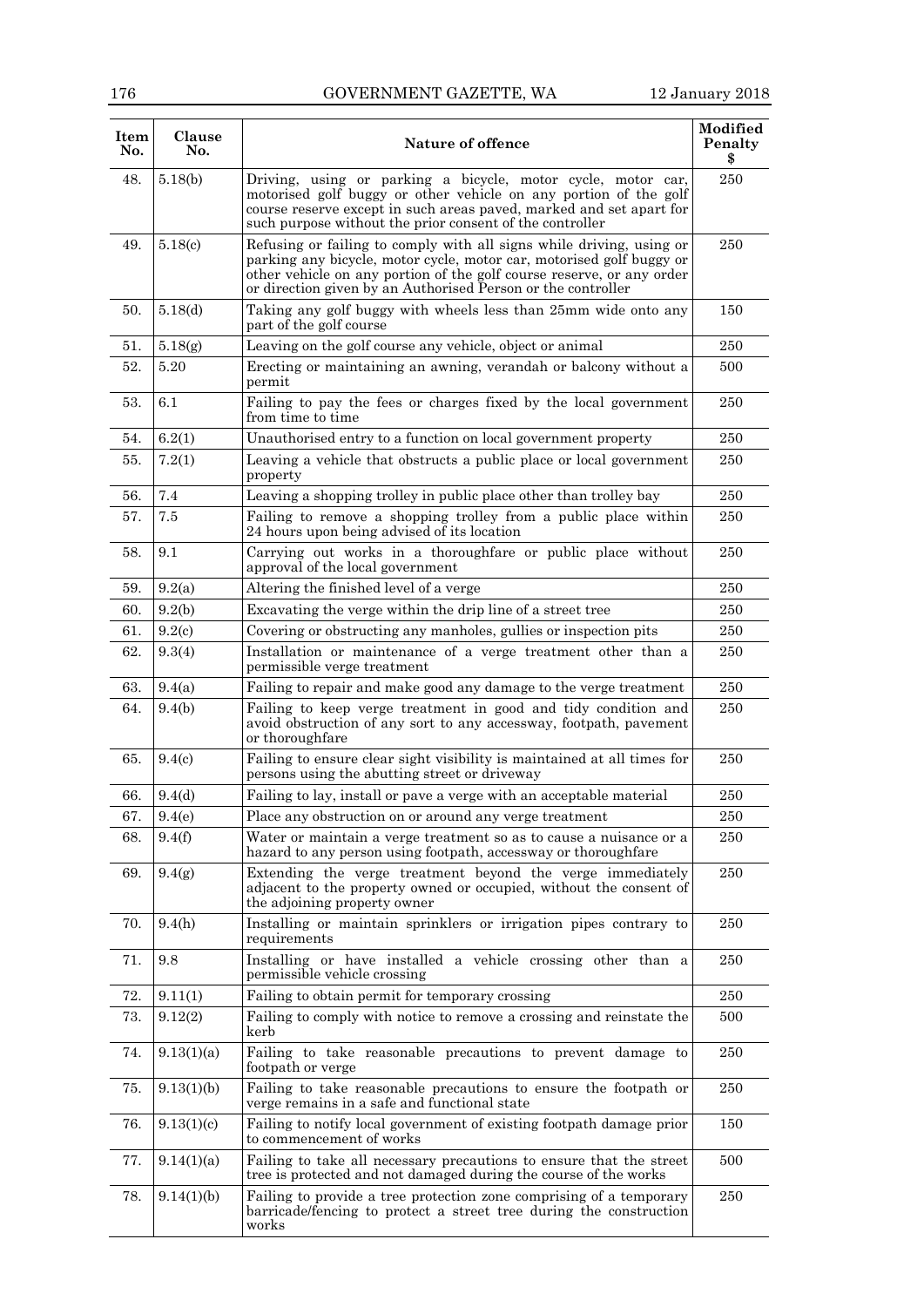| Item<br>No. | <b>Clause</b><br>No. | Nature of offence                                                                                                                                                                                                                                                                                                 | Modified<br>Penalty<br>\$ |
|-------------|----------------------|-------------------------------------------------------------------------------------------------------------------------------------------------------------------------------------------------------------------------------------------------------------------------------------------------------------------|---------------------------|
| 79.         | 9.14(1)(c)           | Placing or storing of any building materials, building rubble and/or<br>debris against the tree protection barricade or within the tree<br>protection zone                                                                                                                                                        | 250                       |
| 80.         | 9.14(1)(d)           | Failing to ensure clear access is maintained at all times around a<br>street tree to enable the local government to water the tree or carry<br>out works                                                                                                                                                          | 250                       |
| 81.         | 9.14(1)(e)           | Failing to notify the local government of any existing damage to a<br>street tree prior to the commencement of the works                                                                                                                                                                                          | 250                       |
| 82.         | 9.14(3)              | Causing significant damage to a street tree or its destruction                                                                                                                                                                                                                                                    | 500                       |
| 83.         | 10.1(a)              | Planting any plant (except grasses or a similar plant) within 6m of<br>an intersection                                                                                                                                                                                                                            | 250                       |
| 84.         | 10.1(b)              | Planting any plant which exceeds or which may exceed 0.75m in<br>height on a thoroughfare, where that plant obstructs or restricts the<br>vision of a driver using a driveway on land adjacent to the street for<br>access to or from the street                                                                  | 250                       |
| 85.         | 10.1(c)              | Damaging a lawn or a garden or removing any plant or part of a<br>plant from a lawn or a garden                                                                                                                                                                                                                   | 250                       |
| 86.         | 10.1(d)              | Planting any plant (except grass or a similar plant) on a<br>thoroughfare or verge contrary to the local<br>government's<br>permissible verge treatment specifications                                                                                                                                            | 250                       |
| 87.         | 10.1(e)              | Placing on any footpath any fruit, fruit skins or other substance or<br>fluid (but not water) which may create a hazard for any person<br>using the footpath                                                                                                                                                      | 250                       |
| 88.         | 10.1(f)              | Unless at the direction of the local government, damaging, removing<br>or interfering with any signpost, direction plate, guidepost, notice,<br>shelter, shed, fence or any structure erected on a thoroughfare                                                                                                   | 250                       |
| 89.         | 10.1(g)              | Playing or participating in any game or sport so as to cause danger<br>to any person or thing or impede the movement of vehicles or<br>persons on a footpath or thoroughfare                                                                                                                                      | 250                       |
| 90.         | 10.1(h)              | Within a mall, arcade or verandah of a shopping centre, riding any<br>skateboard, rollerblades or similar device                                                                                                                                                                                                  | 250                       |
| 91.         | 10.1(i)              | Permitting, allowing or maintaining a tree, plant, shrub or other<br>vegetation on private property to overhang or grow over or onto a<br>footpath, thoroughfare or local government property in such a<br>manner so as to cause a nuisance, hazard, obstruction or impede the<br>movement of a person or vehicle | 250                       |
| 92.         | 11.5                 | Failing to comply with a notice concerning a sprinkler, trees or<br>plants encroaching over a footpath or thoroughfare, damage to a<br>thorough fare, verge or footpath or placing a thing on a thorough fare<br>contrary to the local law                                                                        | 500                       |
| 93.         | 12.1                 | Failing to leave local government property or building when<br>directed to do so by an Authorised Person                                                                                                                                                                                                          | 250                       |
| 94.         | 13.1                 | Failing to comply with a notice given under this local law                                                                                                                                                                                                                                                        | 500                       |
| 95.         | 13.3(1)              | All other offences not specified                                                                                                                                                                                                                                                                                  | 150                       |

Dated this 22nd day of December 2017.

The Common Seal of the Town of Cambridge was affixed by authority of a resolution of the Council in the presence of—

———————————

————

KERI SHANNON, Mayor. JASON BUCKLEY, Chief Executive Officer.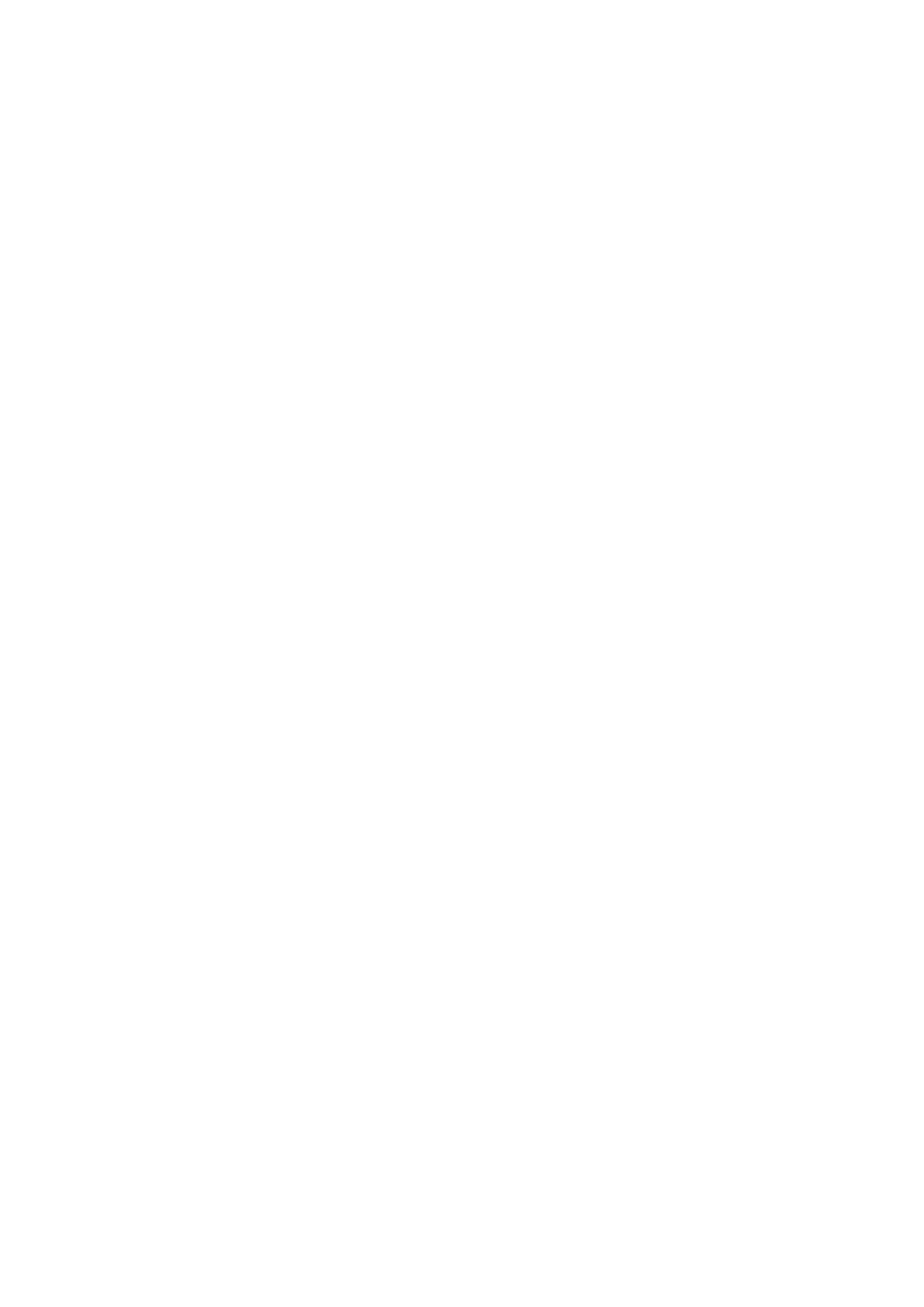# **LOCAL GOVERNMENT ACT 1995**

# TOWN OF CAMBRIDGE

# **PRIVATE PROPERTY AMENDMENT LOCAL LAW 2017**

Under the powers conferred on it by the *Local Government Act 1995* and under all other enabling powers, the Council of the Town of Cambridge resolved on 28 November 2017 to make the following local law.

# **1.1 Title**

This local law may be cited as the *Town of Cambridge Private Property Amendment Local Law 2017*.

# **1.2 Commencement**

This local law commences 14 days after the day on which it is published in the *Government Gazette*.

#### **1.3 Principal local law**

This local law amends the *Town of Cambridge Private Property Local Law 2016* published in the *Government Gazette* on 24 January 2017.

#### **1.4 Principal local law amended**

The principal local law is amended as follows—

- (a) delete '3500.2.2003' and insert '3500.2.2015', wherever it appears;
- (b) delete '3500.3.2003' and insert '3500.3.2015', wherever it appears;
- (c) in clause 1.6(1) delete 'AS 4282:1997' and insert 'AS 4282.1997';
- (d) in clause 1.6(2)(f) delete 'Australian Standard 4282' and insert 'AS 4282.1997';
- (e) in clause 3.2(2) delete 'Australian Standard 4282' and insert 'AS 4282.1997'; and
- (f) in clause 3.11(2) delete '11' and insert '4'.

Dated this 22nd day of December 2017.

The Common Seal of the Town of Cambridge was affixed by authority of a resolution of the Council in the presence of—

———————————

————

KERI SHANNON, Mayor. JASON BUCKLEY, Chief Executive Officer.